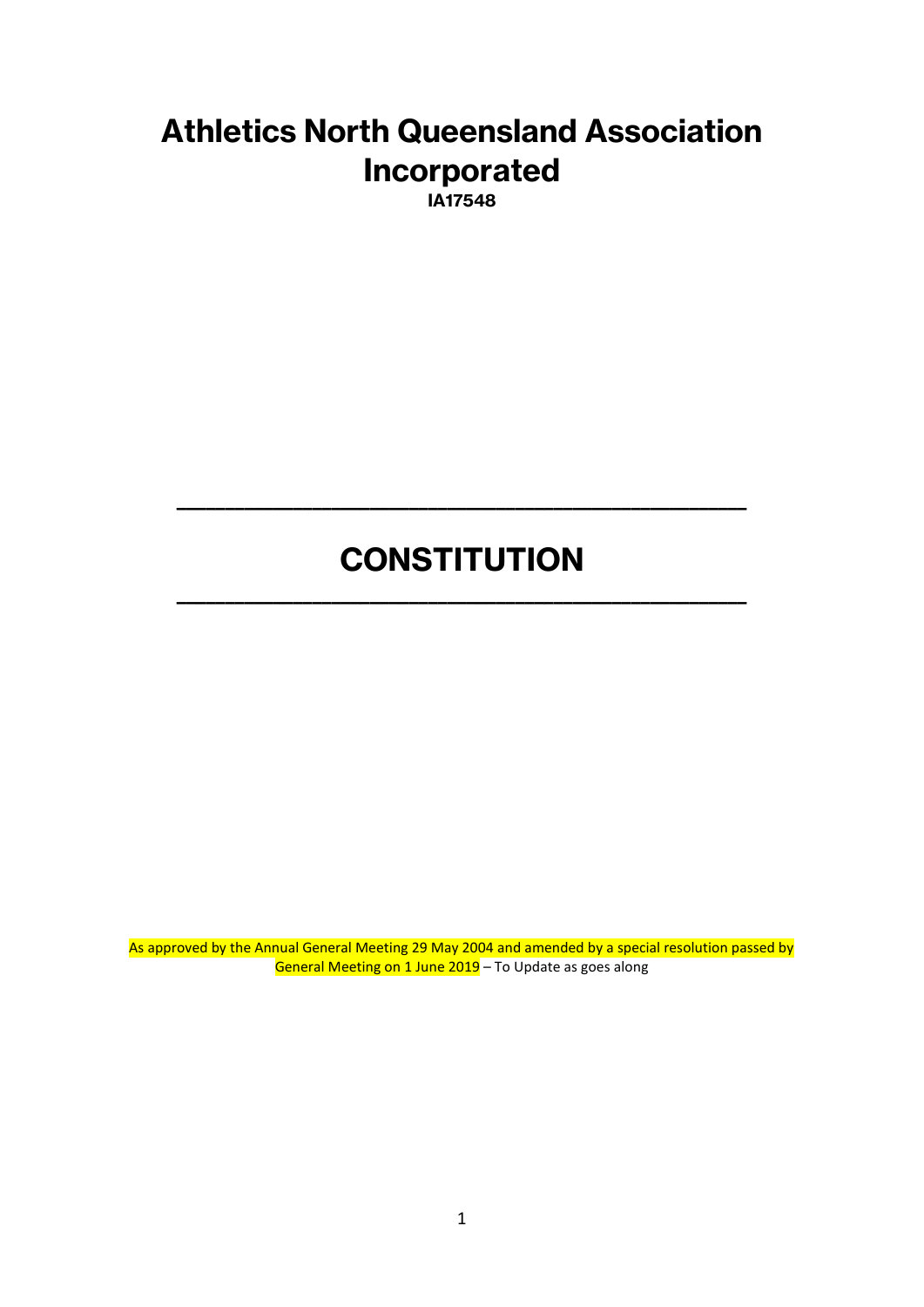#### Contents

| Part I - Objects, Powers and Interpretation  Error! Bookmark not defined. |  |
|---------------------------------------------------------------------------|--|
|                                                                           |  |
|                                                                           |  |
|                                                                           |  |
| Objects of Athletics North Queensland Error! Bookmark not defined.        |  |
|                                                                           |  |
|                                                                           |  |
|                                                                           |  |
|                                                                           |  |
|                                                                           |  |
|                                                                           |  |
|                                                                           |  |
|                                                                           |  |
|                                                                           |  |
|                                                                           |  |
|                                                                           |  |
|                                                                           |  |
|                                                                           |  |
|                                                                           |  |
|                                                                           |  |
|                                                                           |  |
|                                                                           |  |
|                                                                           |  |
|                                                                           |  |
|                                                                           |  |
|                                                                           |  |
|                                                                           |  |
|                                                                           |  |
|                                                                           |  |
|                                                                           |  |
|                                                                           |  |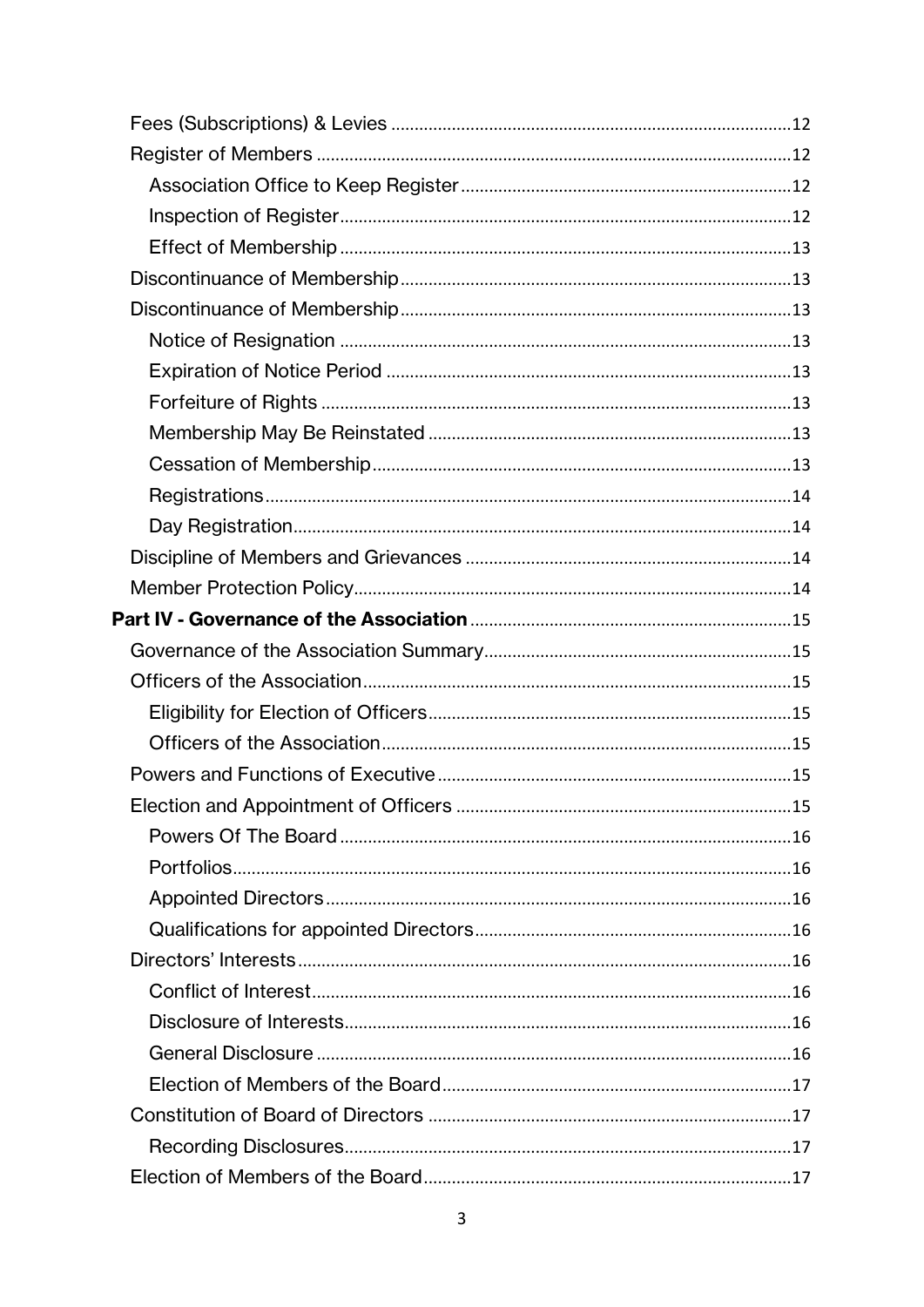| Annual General Meetings and Special General Meetings of this Association |  |
|--------------------------------------------------------------------------|--|
| The Board May Delegate Functions to Sub-Committees/Advisory Panels21     |  |
|                                                                          |  |
|                                                                          |  |
|                                                                          |  |
|                                                                          |  |
|                                                                          |  |
|                                                                          |  |
|                                                                          |  |
|                                                                          |  |
|                                                                          |  |
|                                                                          |  |
|                                                                          |  |
|                                                                          |  |
|                                                                          |  |
|                                                                          |  |
|                                                                          |  |
|                                                                          |  |
|                                                                          |  |
|                                                                          |  |
|                                                                          |  |
|                                                                          |  |
|                                                                          |  |
|                                                                          |  |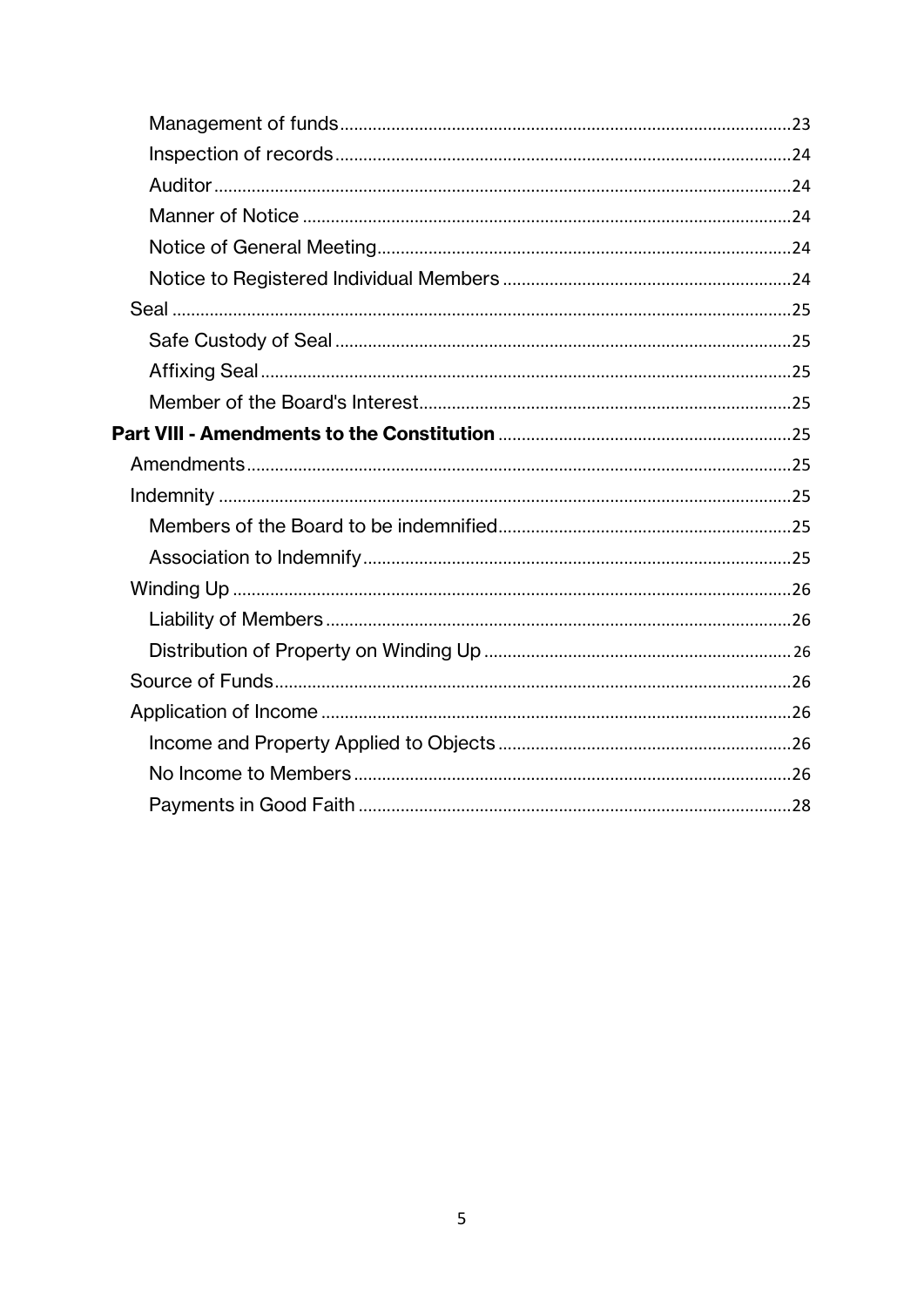# **Part I – Objects, Powers and Interpretation**

#### <span id="page-5-0"></span>1.Name of Association and Headquarters

- 1.1 The name of the Association is Athletics North Queensland Incorporated.("the Association")
- 1.2 The association may operate one or more trading names including ANQ Athletics.
- 1.3 The Headquarters of the Association shall be in Townsville.

#### **Jurisdiction**

- 1.4 The Association, in conformity with the Queensland Athletics Constitution, claims absolute jurisdiction throughout the North Queensland Region over the following activities:
	- a) Running, including hurdling, steeple chase, cross country running and road running, trail running;
	- b) Walking including road walking;
	- c) Jumping, including pole vaulting;
	- d) Throwing, including shot putting, discus, javelin, hammer and weight throwing

#### Athlete Status

1.5 The Constitution, Laws and General Rules of Athletics Australia to the extent that they define and regulate status and all matters related to athlete status apply in respect of the Association, its officers and members of its affiliated bodies.

### 2. Objects of Athletics North Queensland

2.1 Athletics North Queensland is the peak body for the administration of the sport of athletics in North Queensland. The Objects for which Athletics North Queensland is established and maintained include, but are not limited to the following:

- a) to do all acts and things necessary for the management, administration, control and promotion of the Association and the sport of Athletics in North Queensland,
- b) to promote the economic and community service success, strength and stability of Athletics North Queensland, Queensland Athletics, Athletics Australia and athletics,
- c) to use and protect the Intellectual Property.
- d) to strive for Government, commercial and public recognition of the Association as the controlling body for Athletics in North Queensland;
- e) to abide by, promulgate, enforce and secure uniformity in the application of, the rules of Athletics as may be determined from time to time by AA or World Athletics and as may be necessary for the management and control of Athletics and related activities in North Queensland;
- f) to adopt and implement such policies as may be developed by AA, including (as relevant and applicable) member protection, anti-doping , health and safety, junior sport, infectious diseases and such other matters as may arise as issues to be addressed in Athletics;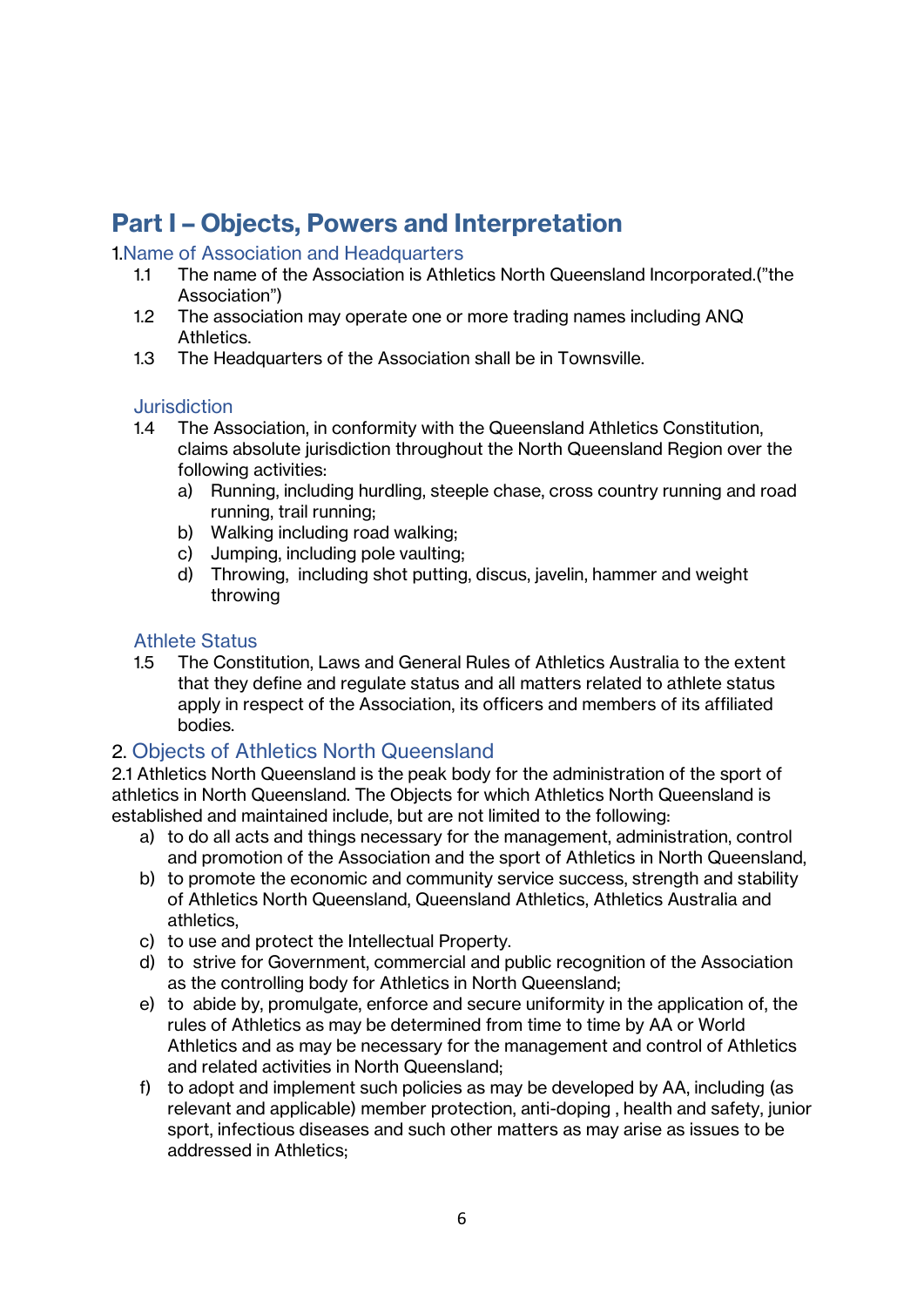- g) to represent the interests of its Members and of Athletics generally in any appropriate forum in North Queensland;
- h) to obtain improved facilities for the enjoyment of Athletics in North Queensland
- i) and to undertake and or do all such things or activities which are necessary, incidental or conducive to the advancement of these Objects.

# 3. Interpretation / Definitions

3.1 In these rules, unless the contrary intention appears, these words shall have the following meanings:

- **ACT** means the Associations Incorporations Act or any other act under which Athletics North Queensland may be incorporated from time to time.
- **AFFILIATED ATHLETICS BODY** means an athletics body or association (whether incorporated, unincorporated or otherwise) which is a member of Athletics North Queensland.
- **ASSOCIATION** means Athletics North Queensland Incorporated.
- **ATHLETICS** means the sport of athletics and includes track and field athletics, recreational running, athletic activities and competitions, exhibitions and other activities.
- **ATHLETICS AUSTRALIA(AA)** means Athletics Australia Limited(CAN 006 447 294) or any successor thereto or replacement thereof
- **QUEENSLAND ATHLETICS(QA)** means Queensland Athletics Association ACN 010 706 751
- **ADVISORY PANEL/SUB-COMMITTEE** means a group of people selected by the Board for the purpose of fulfilling a delegated function of the Board as set out in Rule 13.1
- **BY-LAW** means a by-law, regulation or policy made by the Board under Rule 13.3.1
- **CONSTITUTION** means the Constitution of the Association in force from time to time
- **DELEGATE** means the person elected or appointed from time to time by an affiliated athletics club to act for and on behalf of that club and represent that club at general meetings or otherwise.
- **FINANCIAL YEAR** means the year commencing 1 January and ending 12 months later on 31 December in any year.
- **INTELLECTUAL PROPERTY** means all rights or goodwill subsisting in copyright, business names, names, trade marks (or signs), logos, designs, patents or service marks (whether registered or registrable) relating to Athletics North Queensland or any event, competition or activity of, or conducted, promoted or administered by Athletics North Queensland.
- **MEMBER** means a registered member of Athletics North Queensland as defined in Part III of these rules.
- **MEMBER OF THE BOARD** means a member of the Board elected or appointed in accordance with these rules 9.8
- **OBJECTS** means the objects of Athletics North Queensland in Rule 2.1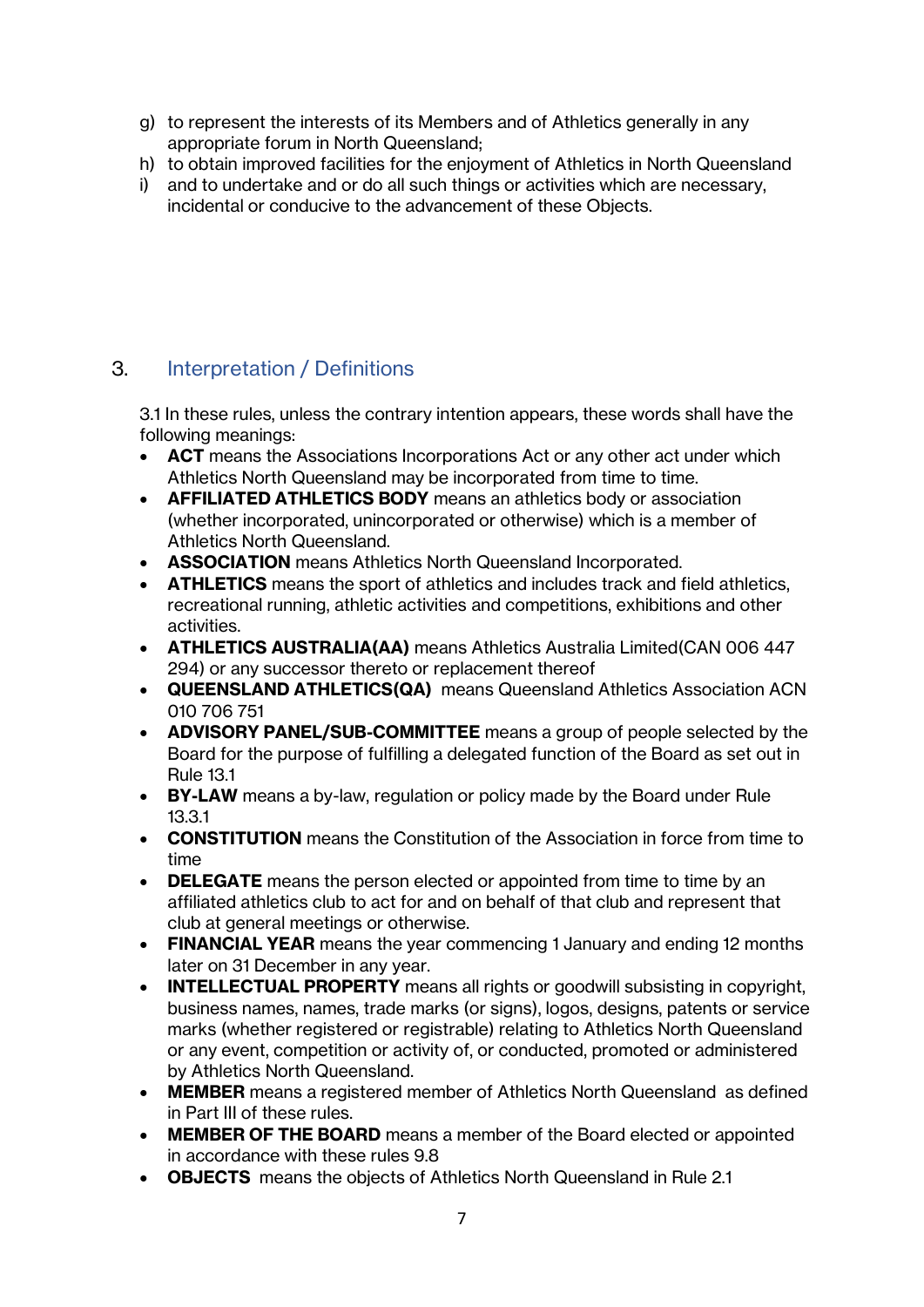- **NOTICE IN WRITING** means notice whether by electronic mail or any other means of written communication
- **SEAL** means the common seal of Athletics North Queensland and includes any official seal of Athletics North Queensland.
- **SPECIAL RESOLUTION** means a resolution passed:
	- **a)** at a general meeting of Athletics North Queensland of which 40 days notice, accompanied by notice of intention to propose a resolution as a special resolution, has been given to the members in accordance with these rules, and
	- **b)** by at least three quarters of votes of those members who, being entitled to vote, vote in person at the meeting.
- **SUBSCRIPTION** means an affiliation fee or any other fee or levy imposed by way of a subscription to ANQ
- **YEAR** means calendar year unless otherwise stated **WA** World Athletics (formerly known as the International Association of Athletics Federations (IAAF)) sole competent international authority for the sport of Athletics worldwide

#### **Interpretation**

- 3.2 In these rules:
	- a) The Executive may determine any interpretation of this Constitution.
	- b) A General Meeting may, if it thinks fit, refer any question of interpretation of this Constitution to Queensland Athletics its interpretation including an interpretation previously made by the Board of Directors.
	- c) The power of the Board of Directors to make a recommendation in pursuance of paragraph 3.2(a) includes a power to recommend that the question be referred to Queensland Athletics for its determination.
	- d) A determination by a General Meeting or by Queensland Athletics of a question under this section is final and conclusive.
	- e) a reference to a function includes a reference to a power, authority and duty,
	- f) a reference to the exercise of a function includes, where the function is a power, authority or duty, a reference to the exercise of the power or authority or the performance of the duty,
	- g) words importing the singular include the plural and vice versa,
	- h) words importing any gender include the other gender,
	- i) references to persons include corporations and bodies politic,
	- j) references to a person include the legal personal representatives, successors and permitted assigns of that person,
	- k) a reference to a statute, ordinance, code or other law includes regulations and other statutory instruments under it and consolidations, amendments, reenactments or replacements of any of them (whether of the same or any legislative authority having jurisdiction), and
	- l) a reference to writing shall unless the contrary intention appears, be construed as including references to printing, lithography, photograph and other modes of representing or reproducing words in a visible form, including messages sent by electronic mail or mobile short message service (SMS).Headings are for convenience only and do not affect the interpretation of this Constitution

#### 3.3 Severance

If any provision of these rules or any phrase contained in them is invalid or unenforceable in any jurisdiction, the phrase or provision is to be read down for the purpose of that jurisdiction, if possible, so as to be valid and enforceable. If the rule or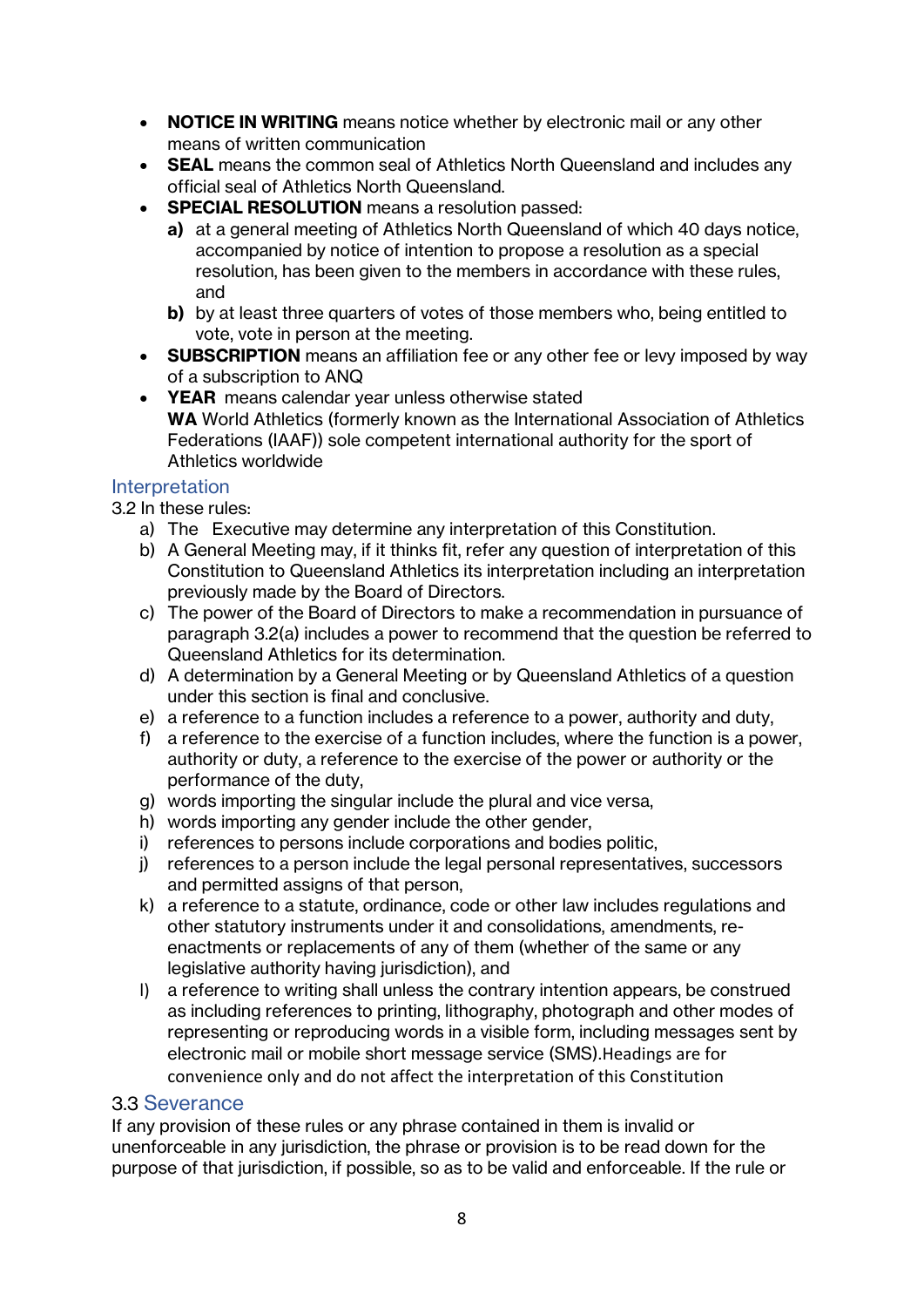phrase cannot be so read down it shall be severed to the extent of the invalidity or unenforceability. Such severance shall not affect the remaining provisions of these rules or affect the validity or enforceability of any provision in any other jurisdiction.

#### 3.4 Expressions in Act

Except where the contrary intention appears, in these rules , an expression that deals with a matter dealing with a particular provision of the Act, has the same meaning as that provision of the Act.

### 3.5 Model Rules

The model rules made under the Act are expressly displaced by the Association's Constitution rules.

#### 3.6 Constitution of the Association

This Constitution will clearly reflect the objects of AA/QA and will conform to the AA /QA constitution, subject always to the Act.

# **4.0 Part II - Powers of Athletics North Queensland**

Athletics North Queensland shall have all such powers, rights and privileges conferred on it under the Associations Incorporation Act 1981 Qld and solely for furthering the attainment of the Objects of Athletics North Queensland as set out in the By Laws.

# <span id="page-8-0"></span>**Affiliate Constitutions**

### <span id="page-8-1"></span>**4.1 Compliance of Affiliated Athletics Clubs**

The affiliated athletics clubs acknowledge and agree that each of them shall:

- a) Complete an Affiliation form immediately following their AGM and forward it to the ANQ office.
- b) elect or appoint a number, as set out in the By-Laws from time to time, of delegates to represent it at general meetings of Athletics North Queensland,
- c) provide Athletics North Queensland with such information as Athletics North Queensland may reasonably require including copies of any financial reports and statements, its annual report and other associated documents within 30 days of such request by Athletics North Queensland,
- d) recognise Athletics North Queensland as the peak body for athletics in North Queensland,
- e) generally, have regard to the Objects,
- f) be solvent, and
- g) abide by these rules.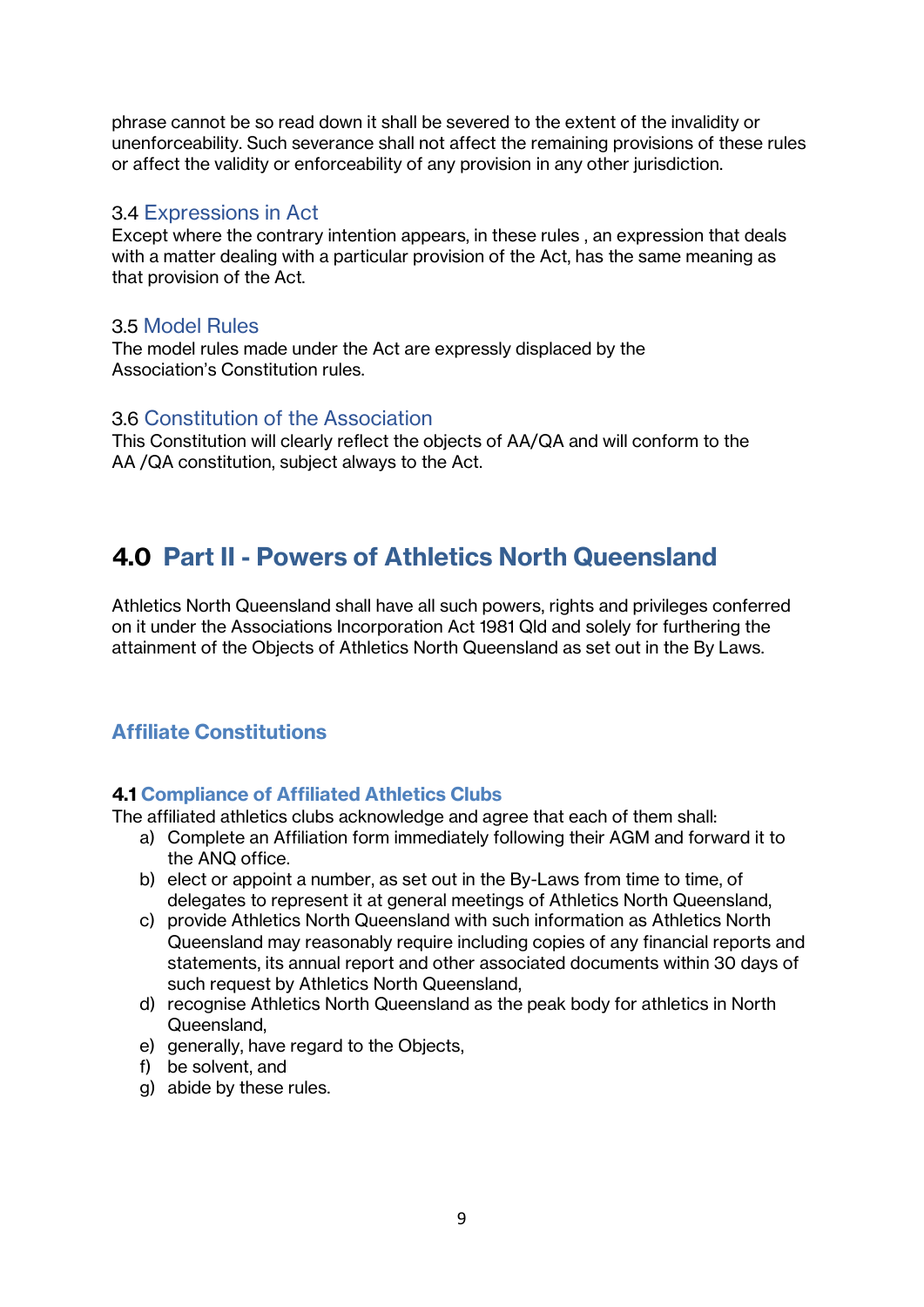# <span id="page-9-0"></span>**4.2 Constitution of Each Affiliated Athletics Body**

- a) The constituent documents of an affiliated athletics body shall not be in conflict with the Objects and will conform with these rules, subject to any requirements in the Act, and at least to the extent of:
	- a. the Objects
	- b. the structure and membership categories of Athletics North Queensland,
	- c. recognising Athletics North Queensland as the peak body for athletics in North Queensland,
	- d. recognising Athletics North Queensland as the final arbiter on matters pertaining to athletics in North Queensland, including disciplinary proceedings, and
	- e. such other matters as are required to give full effect to these rules, with such incidental variations as are required to give full effect to these rules,
	- f. Each affiliated athletics body shall take all reasonable steps necessary to ensure its constituent documents are:
		- i. in conformity with these rules at least to the extent set out in Rule ,4.2(a) and
		- ii. amended in conformity with future amendments made to these rules, subject to any prohibition or inconsistency in the Act, and
		- iii. upon request, an affiliated athletics body shall provide to Athletics North Queensland a copy of its constituent documents and all amendments to these documents.

# <span id="page-9-1"></span>**5.0 PART III – Membership**

### <span id="page-9-2"></span>5.1 Members

Any person who supports the Objects of the Association is eligible for membership

# <span id="page-9-3"></span>5.2 Category of Members

The Members of Athletics North Queensland shall consist of:

- 1. **Affiliated Athletics Clubs**, who subject to these rules, shall be represented by their delegate/s who shall have the right to attend, debate and vote at general meetings for and on behalf of their club in accordance with these rules; The minimum number of members for affiliation of a club shall be 20 (twenty).
- 2. **Recreational Running Clubs,** Athletes registered with Recreational Running clubs will only be permitted to compete in recreational running events and in track events 800 metres and above
- 3. **Life Members**, who subject to these rules, may attend general meetings, but have no right to debate or vote at general meetings, will be admitted free of charge to all athletic meetings owned or controlled by the association or any Member, and is not required to pay to the association or any Member any membership fee, subscription or levy in respect of his or her life membership.
- 4. **Members,** who are persons registered with Athletics North Queensland through an affiliated athletics body, who will be invited to attend annual general meetings of the association but does not have the right to vote at general meetings of the association,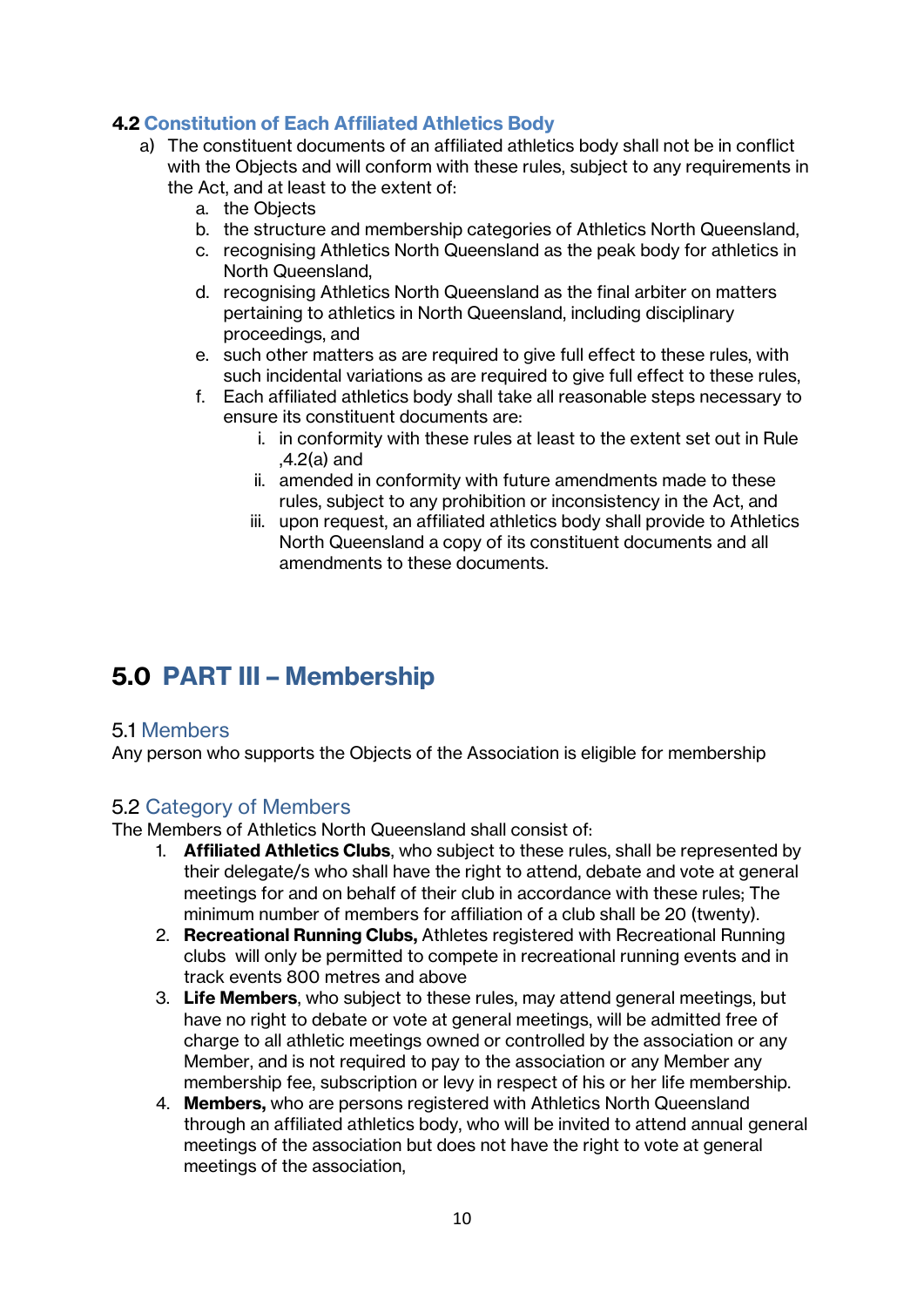- 5. **Remote Members**. individual people who reside in North Queensland and live more than 300km away from the closet affiliated athletics body, who have the right to register with Athletics North Queensland without registering through an affiliated athletics body. .
- 6. **Officials,** members who volunteer, irrespective of their athletics qualification, who are registered with an affiliated athletics body.
- 7. **Coaches** members who hold an athletics coaching qualification, and who are registered with an affiliated athletics body
- 8. **Associated Bodies** Incorporated affiliated bodies that that have similar objectives to the association, who will be invited to attend annual general meetings of the association but does not have the right to vote at general meetings of the association,
- 9. **Recreational Running Groups** none incorporated groups who's main objective is to conduct activities that relate to recreational running, who will be invited to attend annual general meetings of the association but does not have the right to vote at general meetings of the association,

# <span id="page-10-0"></span>5.3 Second Claim Clubs

# <span id="page-10-1"></span>5.3. Affiliated Clubs

.

- 1. Second claim status of athletes : An athlete who belongs to a club in another State or Territory, not affiliated with Athletics North Queensland, may join a member club of ANQ as a 'second claim member' under the following conditions:
	- a. the athlete must pay the full membership fee to the second claim ANQ club;
	- b. second claim athletes receive an ANQ registration number and may compete for the second claim club in all ANQ competitions except championships;
	- c. in ANQ Championship events, the athlete must compete for his/her first claim club, displaying the appropriate uniform.
	- 2. An athlete can only compete for one club at the same meet
	- 3. An ANQ registered athlete may join a club outside the ANQ region and still retain their ANQ membership
	- 4. Athletes may join more than one affiliated athletics club but must pay the full membership fee to both clubs. Athletes who compete in field events or events on the track 400m and below must compete under their track and field club for that competition.
- <span id="page-10-2"></span>5.4 Recognition & Associate Membership
	- 1. The Association may recognise as Associate members, bodies whose objectives for the promotion of athletics in the region are consistent with those of the Association, and this may include but not necessarily be limited to:
		- a) The appropriate Secondary Schools Sports Association;
		- b) The appropriate Primary Schools Sports Association;
		- c) Recreational Running Groups including Companies or Businesses whose objectives for the promotion or delivery of Athletics in North Queensland are consistent with those of the Association.
		- d) Such other bodies as the Association in General Meeting may determine from time to time.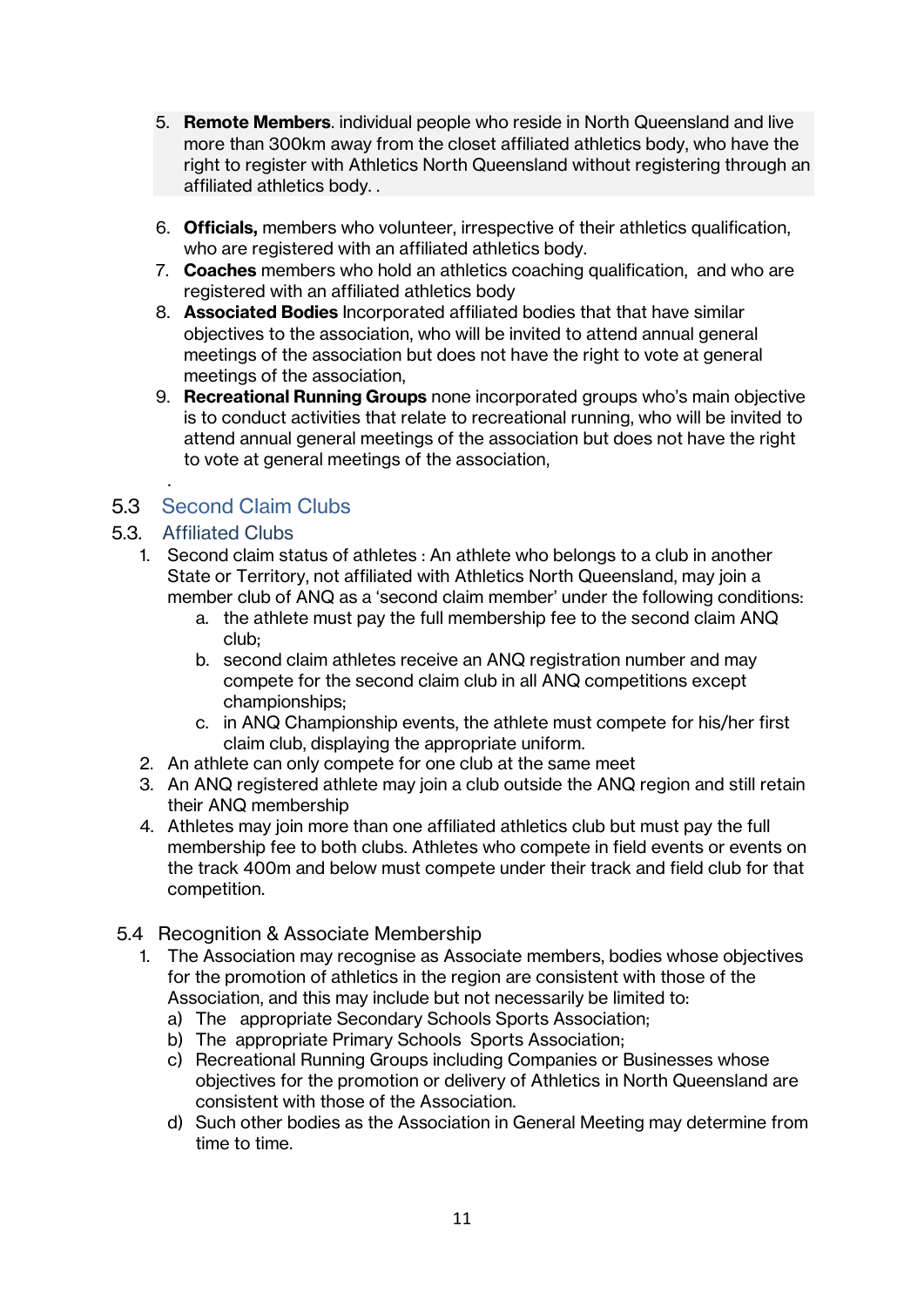2) One representative of each Associate member may attend General Meetings as a non-voting delegate. Such delegate may speak to motions of General Meetings but may not move, second or vote on motions put to such General Meetings.

and

3) such new categories of members, created in accordance with Rule 5.5 below.

#### <span id="page-11-0"></span>5.5 Creation of New Categories

The Board has the right and power from time to time to create and define new categories of membership. The rights, privileges and obligations as are determined applicable (other than voting rights) shall be set out in the Association's By-Laws from time to time.

#### <span id="page-11-1"></span>5.6 Life Members

Nominations, conditions, obligations and privileges of life membership shall be as set out in the Association's By-Laws from time to time.

#### <span id="page-11-2"></span>5.7 Affiliated Athletics Bodies and Membership

#### <span id="page-11-3"></span>5.7.1 Application for Membership

An application for affiliation by an athletic club must be:

- a) in writing on the form prescribed from time to time by the Board, from the applicant or its nominated representative and lodged with Athletics North Queensland,
- b) in the case of an application from an athletic club for membership as an affiliated athletic club, accompanied by such information as the Board may reasonably request including a copy of the applicant's constitution (which must be in accordance with Rule ) and a register of members,
- c) accompanied by a declaration that the applicant is solvent, and
- d) accompanied by the appropriate fee, if any.

#### <span id="page-11-4"></span>5.7.2 Discretion to Accept or Reject Application

- 1. The Board of Athletics North Queensland may accept or reject an application and shall not be required or compelled to provide any public reason for such acceptance or rejection.
- 2. Where the Board of Athletics North Queensland accepts an application, the applicant shall become a member. Membership of Athletics North Queensland shall be deemed to commence upon acceptance of the application by Athletics North Queensland, whereupon the appropriate ANQ staff member shall amend the register referred to in the By Laws, Where the Board of Athletics North Queensland rejects an application Athletics North Queensland shall refund any fees forwarded with the application and the application shall be deemed rejected by Athletics North Queensland.

#### <span id="page-11-5"></span>5.7.3 Membership Renewal

- 1. Affiliated athletics bodies must reapply for membership with Athletics North Queensland in accordance with the procedures set down by Athletics North Queensland in the By-Laws from time to time.
- 2. Upon request by Athletics North Queensland, an affiliated athletics bodies must lodge with Athletics North Queensland an updated copy of its rules (including all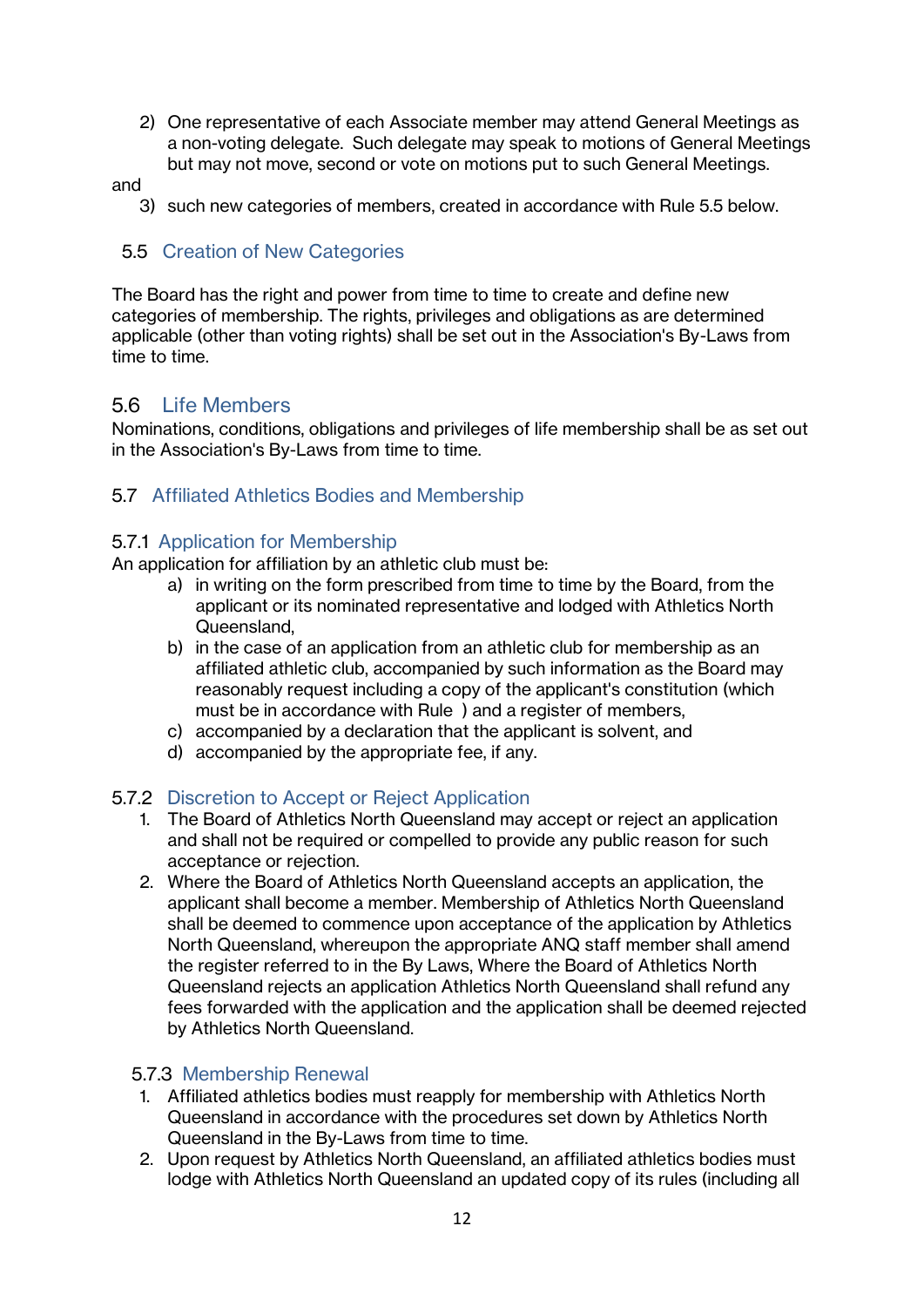amendments), provide details of any change in its delegate(s) and provide such other information as reasonably requested by Athletics North Queensland.

## <span id="page-12-0"></span>5.7.4 Fees (Subscriptions) & Levies

- 1. The annual membership subscription, fees and any levies payable by members (or any category of members) to Athletics North Queensland, shall be as determined by the Board from time to time. The Board will also determine the deadlines and methods for such payments.
- 2. Any affiliated athletics body or member which or who has not paid all monies due and payable to Athletics North Queensland shall (subject to the Board's discretion) have all rights under these rules immediately suspended from the expiry of the time prescribed for payment of those monies. Such rights will be suspended until such time as the monies are fully paid or otherwise in the Board's discretion. In the meantime, the club or member shall have no automatic right to resign from Athletics North Queensland, and shall be dealt with in the Board's discretion, which includes the right to expel, suspend, disqualify, fine, discipline or retain that member as a member, or impose such other conditions or requirements as the Board considers appropriate

# <span id="page-12-1"></span>5.8 Register of Members

#### <span id="page-12-2"></span>5.8.1 Association Office to Keep Register

The Association Office shall keep and maintain an up to date and accessible register of Association members and their financial status in which shall be entered such information as is required under the Act from time to time.

#### <span id="page-12-3"></span>5.8.2 Inspection of Register

Having regard to privacy considerations, an extract of the register shall be available for inspection (but not copying) by members, upon reasonable request.

#### <span id="page-12-4"></span>5.9 Effect of Membership

Members acknowledge and agree that:

- a) these rules constitute a contract between each of the members and Athletics North Queensland and they are thereby bound by these rules and the By- Laws,
- b) they shall comply with and observe these rules and the By-Laws and any determination, resolution or policy which may be made or passed by the Board or any duly authorised sub-committee/advisory panel,
- c) by submitting to these rules and the By-Laws they are subject to the jurisdiction of Athletics North Queensland,
- d) these rules are made in pursuit of a common object, namely the mutual and collective benefit of Athletics North Queensland, the members and athletics,
- e) these rules and the By-Laws are necessary and reasonable for promoting the Objects and particularly the advancement and protection of athletics, and
- f) they are entitled to all benefits, advantages, privileges and services of membership of Athletics North Queensland.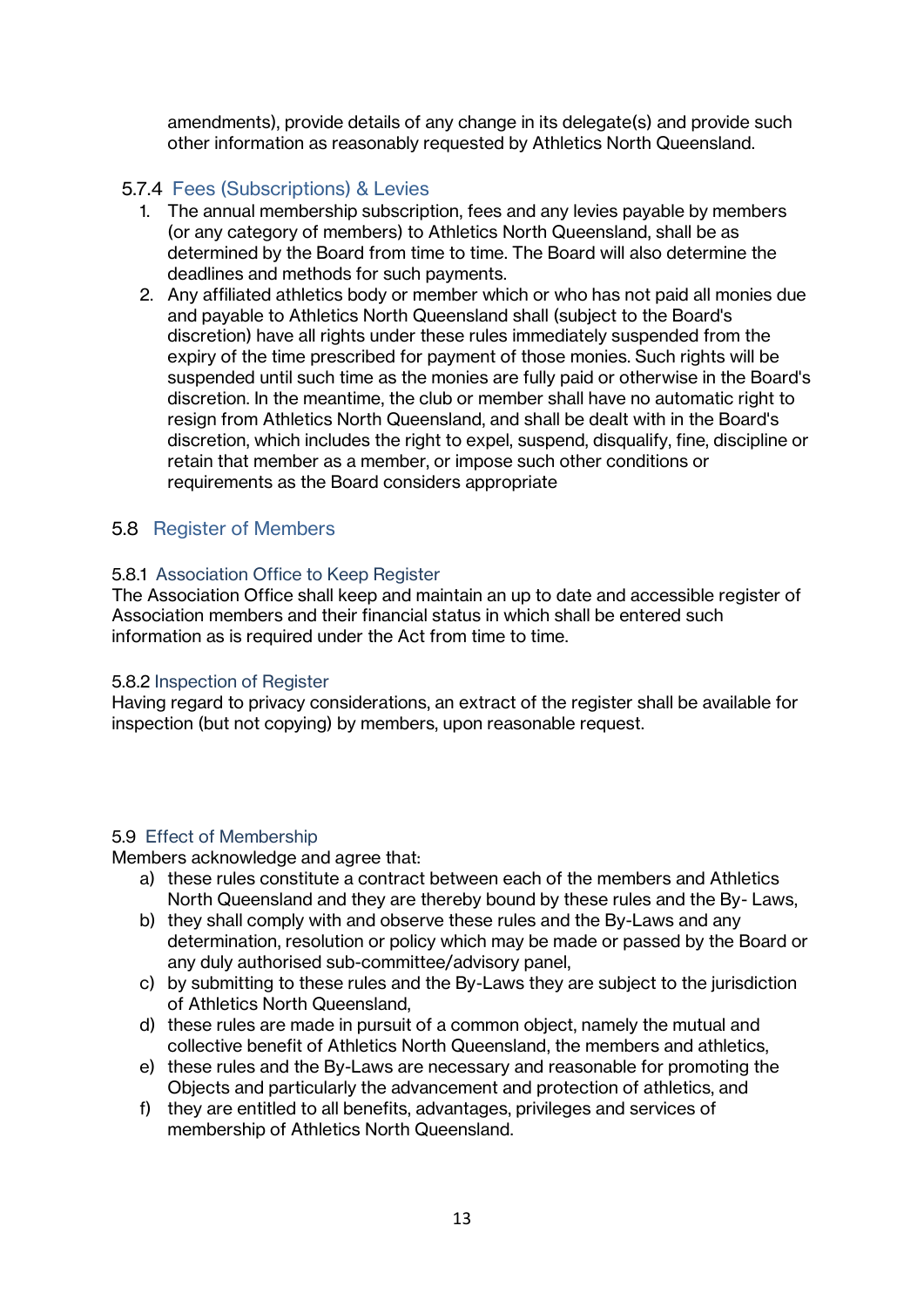### <span id="page-13-0"></span>6.0 Discontinuance of Membership

#### <span id="page-13-1"></span>Notice of Resignation

Subject to these rules any member which or who has paid all monies due and payable to Athletics North Queensland and has no other liability (contingent or otherwise) to Athletics North Queensland may resign from Athletics North Queensland by giving one (1) month notice in writing to Athletics North Queensland of such intention to withdraw or resign and upon the expiration of that period of notice, the member shall cease to be a member. A life member may resign by notice in writing with immediate effect.

#### <span id="page-13-2"></span>6.1 Expiration of Notice Period

Subject to Rule 6.0 upon the expiration of any notice period applicable under Rule 6.0, the date on which a member ceased to be a member shall be recorded in the register.

#### <span id="page-13-3"></span>6.2 Forfeiture of Rights

A member who or which ceases to be a member, for whatever reason, shall forfeit all right in and claim upon Athletics North Queensland and its property including intellectual property. Any Athletics North Queensland documents, records or other property in the possession, custody or control of that member shall be returned to Athletics North Queensland immediately.

#### <span id="page-13-4"></span>6.3 Membership May Be Reinstated

Membership which has lapsed, been withdrawn or terminated under these rules may be reinstated at the discretion of the Board, on application in accordance with these rules and otherwise on such conditions as the Board determines.

#### <span id="page-13-5"></span>6.4 Cessation of Membership

Where an affiliated athletics body ceases to be a member in accordance with these rules or the Act, the registered individual members of that affiliated athletics body may cease or remain as registered individual members to the extent (if any) and for such time (if any) as is determined in the sole discretion of the Board.

#### <span id="page-13-6"></span>7.0 Registrations

- 1. The following persons shall be registered, annually with the Association;
- a) a member (other than the Patron of the Association or a Life Member of the Association) of an affiliated club;
- b) a person referred to in Category of Members who has been admitted to membership of the Association.
- 2. Applications for registration shall be lodged on the approved registration form of the Association and shall be accompanied by the appropriate registration fee as determined by the Association.
- 3. A person shall be deemed to be registered with the Association on and from the day on which the approved registration form duly signed as required by the form, and accreditation/transfer documentation where necessary, accompanied by the prescribed registration fee, is received by the office of Athletics North Queensland.
- 4. The registration of a person in a track and field club continues in effect until 31 March in each year.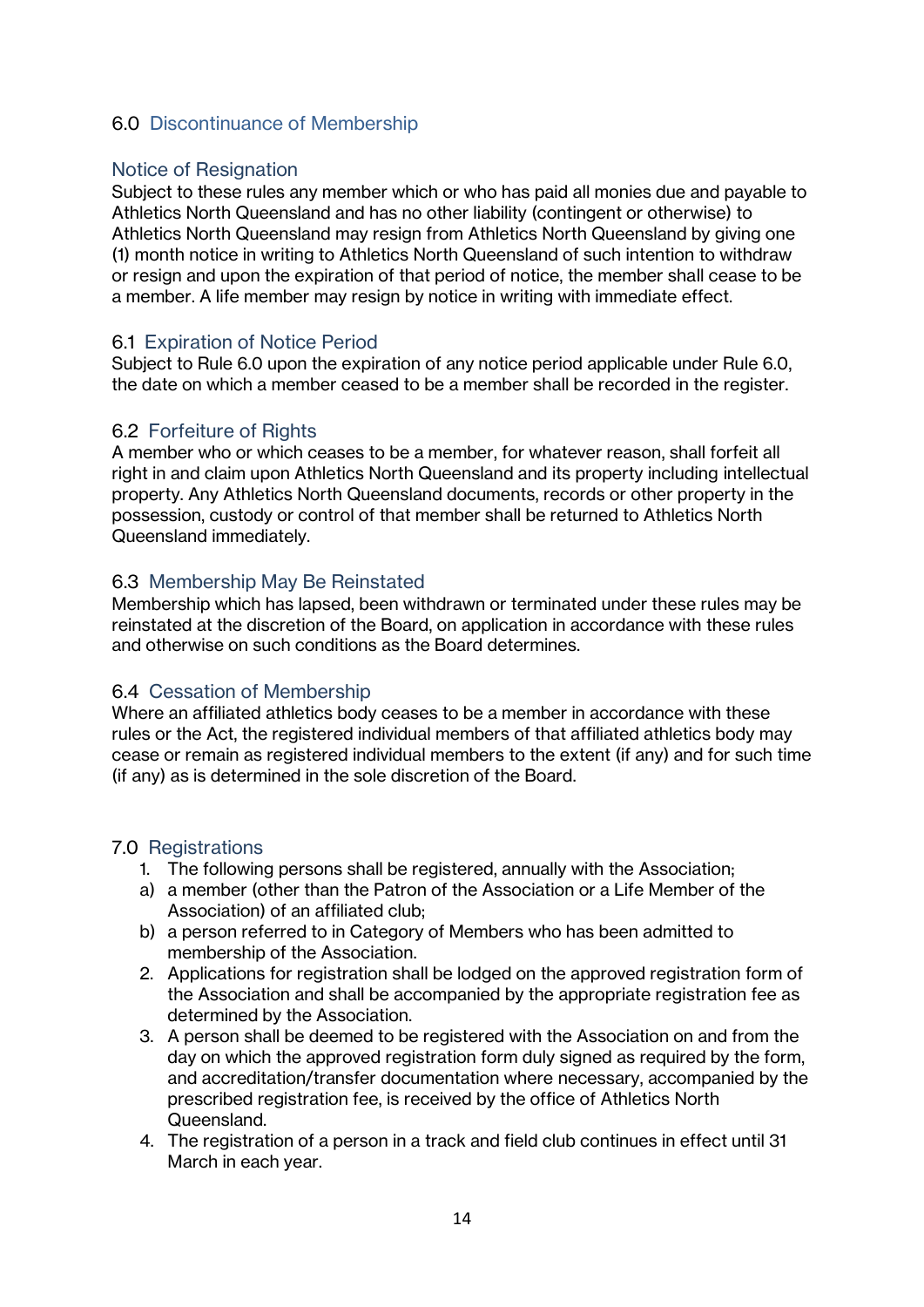5. Registration with Recreational Running Clubs/Groups varies from club to club depending on their sign on date

#### <span id="page-14-0"></span> 8.0 Discipline of Members and Grievances Member Protection Policy

Athletics North Queensland has adopted Athletics Australia's Member Protection Policy in full.

All complaints to ANQ will go to Athletics Australia via Queensland Athletics to be dealt with under the Member Protection Policy.

The Member Protection Policy ("Policy") aims to ensure that all people engaging in our athletic activities, from grassroots to high performance level, maintain responsible behaviour such that everyone can participate in a positive environment and enjoy the sport. The policy informs our stakeholders of their legal and ethical rights and responsibilities and the standards of behaviour that are expected. It also covers the care and protection of children participating in our sport

It is a fundamental right of our members to be treated with respect and dignity, and to be safe and protected from discrimination, harassment and abuse while participating in our sport. The Policy represents Athletics Australia's commitment to encouraging an environment where the rights of is stakeholders are protected and appropriate standards are maintained to ensure a safe and enjoy

#### **Who is bound by this Policy**

This Policy applies to the following, whether they are in a paid or unpaid/voluntary capacity: 1 Individuals appointed or elected to boards, commissions, committees and sub-committees;

2 Employees and volunteers of Athletics Australia;

3 Support personnel (e.g. managers, physiotherapists, psychologists, masseurs, sport trainers, etc.);

4 Coaches and assistant coaches;

5 Athletes, coaches, officials and any other personnel participating in any teams, events and activities, including camps and training sessions, conducted or sanctioned by Athletics Australia or any of its Member Associations

6 Referees, judges and other officials;

7 All Members of Athletics Australia covering all categories of membership;

8 Member associations and each of its members;

9 Affiliated clubs and associated bodies of Athletics Australia and/or its Member Association 10 Peak associations and other national and state bodies engaged in any form of athletics being held under the Athletics Australia jurisdiction;

11 Any other person or body that is a member of or affiliated to Athletics Australia or any of its Member Associations;

12 Parents, guardians, spectators and sponsors to the full extent that is possible.

This Policy will continue to apply to a person even after they have ceased their membership, association or employment with Athletics Australia, if disciplinary action against that person has commenced and may subsequently invoked should they later seek such membership, association or employment.

Each Member Association will use reasonable endeavours to ensure that its affiliates and individual members are bound by this and the Association's policies and are made aware of its existence and contents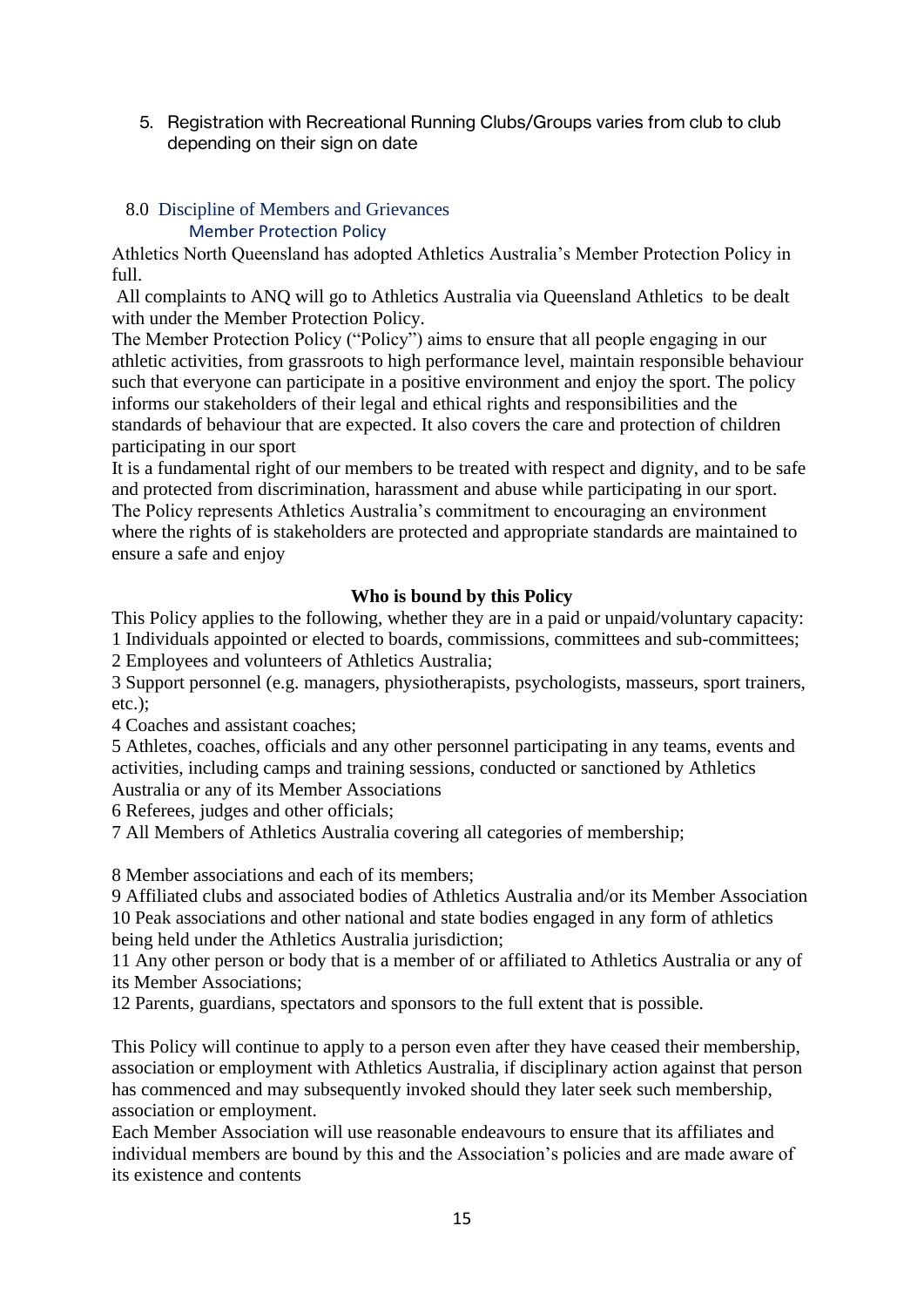# <span id="page-15-0"></span>9.0 **Part IV - Governance of the Association**

#### <span id="page-15-1"></span>9.1 Governance of the Association Summary

- 1. The Board of Directors shall control and manage the business of the Association, subject to the Act, the Regulations, this Constitution and any resolution passed by the Association at a general meeting.
- 2. The Association shall be under the overall control of the members, exercised through annual general meetings and other general meetings.
- 3. A range of positions and committees shall be filled by annual election and/or appointment to manage the activities of the Association, as set out below:

#### <span id="page-15-2"></span>9.2 Election and Appointment of Officers

#### <span id="page-15-3"></span>Eligibility for Election of Officers

Except in the case of the Patron and Vice-Patrons a person shall not be eligible for election as an officer unless he is registered with the Association. All proposers and seconders must also be registered members of the Association.

#### <span id="page-15-4"></span>**9.3** Officers of the Association

There shall be the following officers of the Association, namely –

- a) A Patron
- b) the President;
- c) the Vice-President, Far Northern Region
- d) the Vice-President, Northern Region
- e) the Vice-President, Southern Region
- f) the Vice-President, Western Region
- g) the Director of Competition
- h) the Director of Recreational Running
- i) the Director of Officials
- j) the Director of Development
- k) the Director of Administration
- l) up to two (2) appointed Director who need not be registered with the Association and who may be appointed by the Directors

#### 9.4 Powers Of The Board

Subject to the Act and these rules the business of Athletics North Queensland shall be managed, and the powers of Athletics North Queensland shall be exercised, by the. Board. In particular, the Board as the controlling authority of Athletics North Queensland shall be responsible for acting on all issues in accordance with the Objects and shall operate for the collective and mutual benefit of Athletics North Queensland and athletics throughout North Queensland. The Board may seek expert advice from outside the Board on any matter relating to its responsibilities or operations.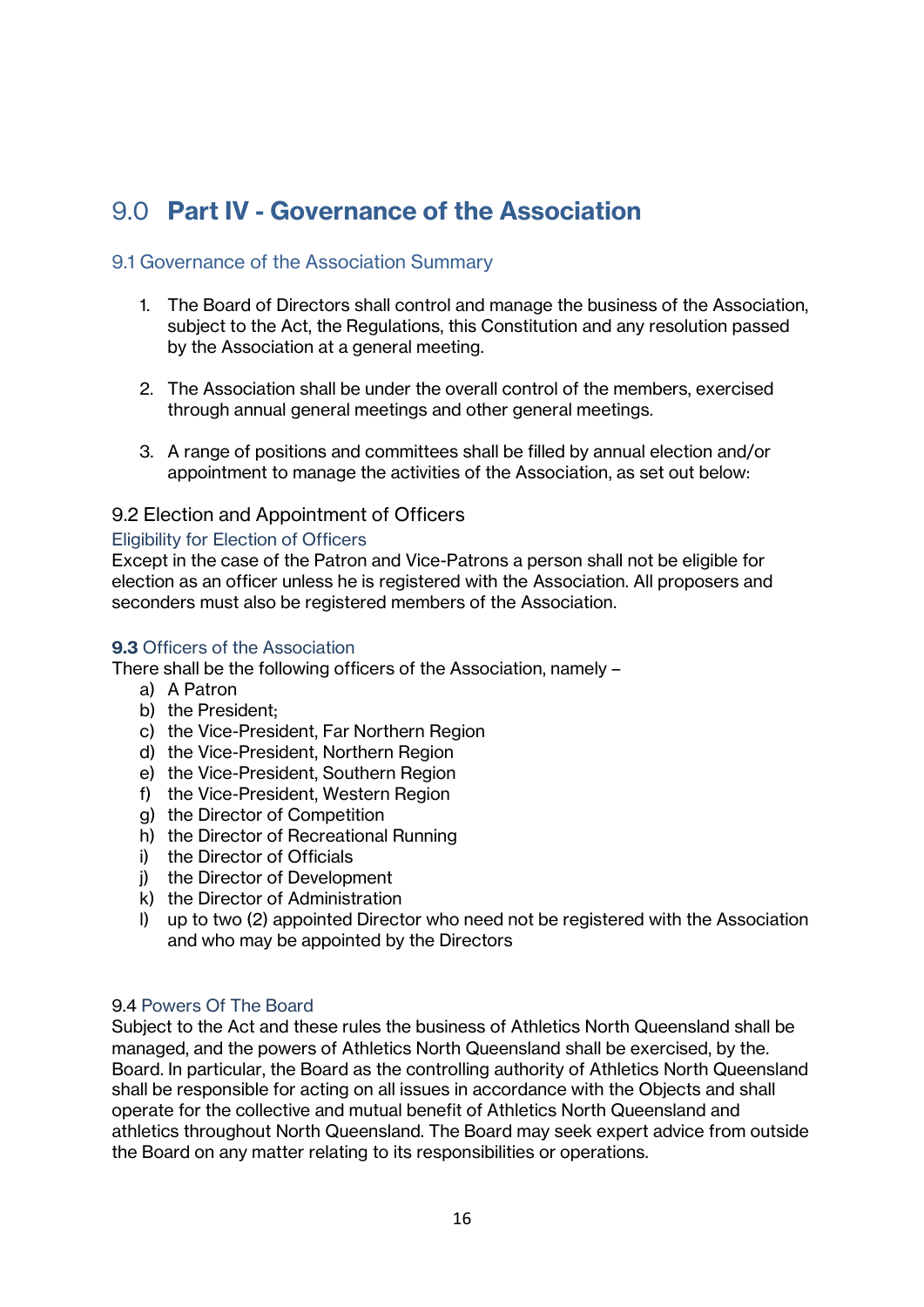#### 9.5 Portfolios

If the Board considers it appropriate, in order to further the objects it may allocate specific portfolios, with specific responsibilities, as determined at the discretion of the **Board** 

#### 9.6 Qualifications for Appointed Directors

The appointed Directors may have specific skills in commerce, finance, marketing, law or business generally or such other skills which complement the Board composition. They do not need to be registered with the Association but must be an individual. Appointed Directors can not also be a Delegate.

#### <span id="page-16-0"></span>9.7 Conflict of Interest

9.7.1 A Director shall declare his interest in any:

- a. contractual matter
- b. selection matter
- c. disciplinary matter
- d. or financial matter

in which a conflict of interest arises or may arise, and shall, unless otherwise determined by the Board, absent himself from discussions of such matter and shall not be entitled to vote in respect of such matter. If the Director votes the vote shall not be counted. In the event of any uncertainty as to whether it is necessary for a Director to absent himself from discussions and refrain from voting, the issue should be immediately determined by vote of the Board, or if this is not possible, the matter shall be adjourned or deferred.

A Director is disqualified by holding any place of profit or position of employment in the Association or in any company or incorporated association in which the Association is a shareholder or otherwise interested or from contracting with the Association either as vendor, purchaser or otherwise except with express resolution of approval of the Board. Any such contract or any contract or arrangement entered into by or on behalf of the Association in which any Director is in any way interested will be void unless approved by the Board.

#### <span id="page-16-1"></span>9.7.2 Disclosure of Interests

The nature of the interest of such Director must be declared by the Director at the meeting of the Board at which the relevant matter is first taken into consideration if the interest then exists or in any other case at the first meeting of the Board after the acquisition of the interest. If a Director becomes interested in a matter after it is made or entered into the declaration of the interest must be made at the first meeting of the Board held after the Director becomes so interested. All disclosed interests must also be disclosed to each Annual General Meeting in accordance with the Associations Incorporation Act 1981 Queensland.

#### <span id="page-16-2"></span>9.7.3 Recording Disclosures

Any declaration made, any disclosure or any general notice given by a Director in accordance with the above and must be recorded in the minutes of the relevant meeting.

#### <span id="page-16-3"></span>9.8 Election of Members of the Board

1. Qualifications for Members of the Board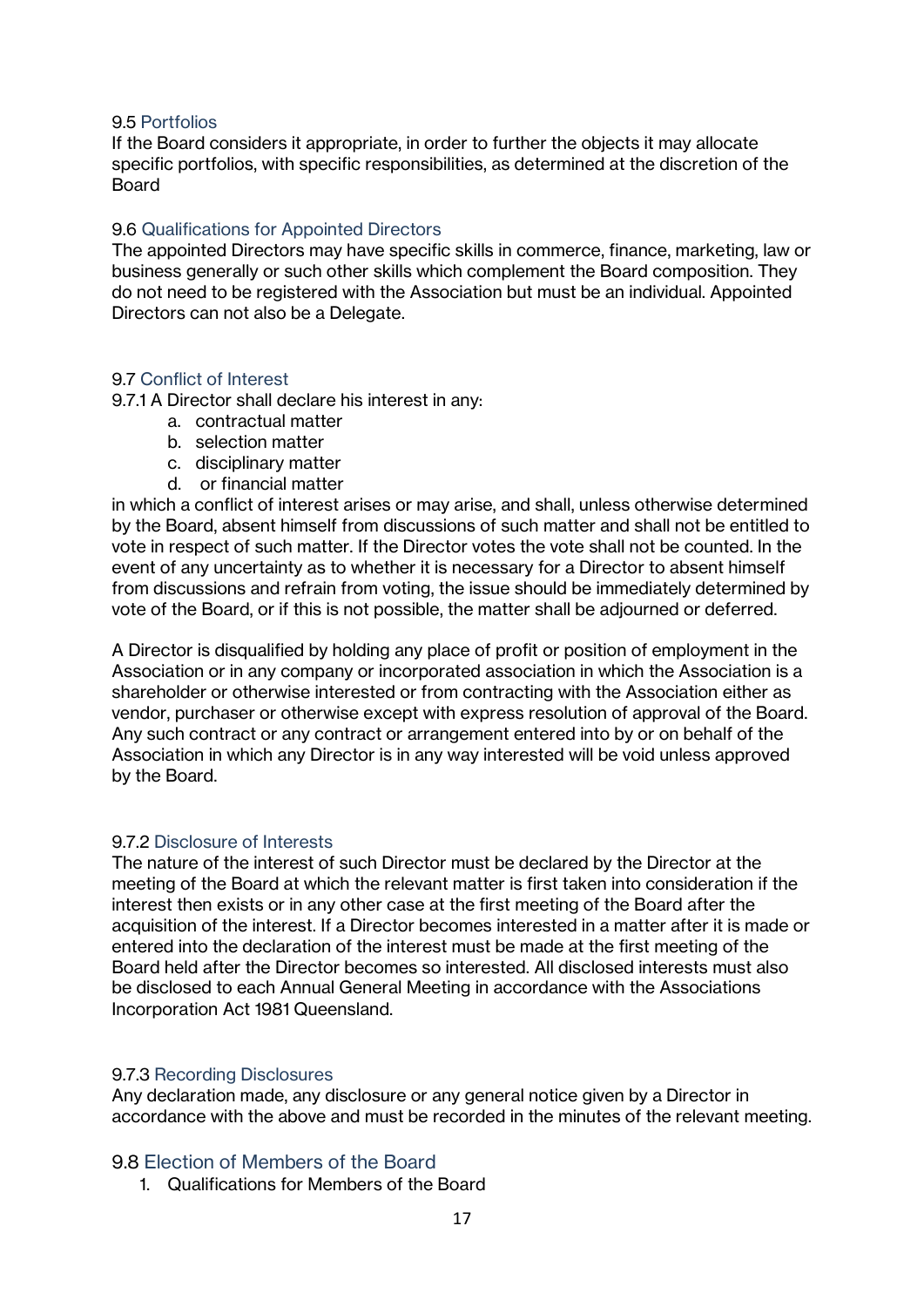- a. Nominees for Members of the Board positions on the Board must meet the qualifications as prescribed from time to time by the Board and set out in the By-Laws.
- 2. Nominees for Members of the Board positions on the Board must declare any position they hold in an affiliated athletics club, including as an office bearer, member of the committee or a paid appointee
- 3. The ANQ Office shall call for nominations 35 days before the date of the annual general meeting. All affiliated athletics clubs shall be notified of the call for nominations.
- 4. Nominations for Members of the Board must be:
	- a. in writing,
	- b. on the prescribed form (if any) provided for that purpose,
	- c. signed by a registered individual member and seconder, and
	- d. certified by the nominee (who must be a registered individual member) expressing his or her willingness to accept the position for which he or she is nominated.
- 5. Nominations must be received by the ANQ Office at least twenty-eight days prior to the annual general meeting.
- 6. If the number of nominations received for the Board is equal to the number of vacancies to be filled or if there are insufficient nominations received to fill all vacancies on the Board, then those nominated shall be declared elected.
- 7. Officers shall be elected at each annual general meeting of the Association and shall hold office for two years or until the office becomes vacant, whichever is the earlier. They shall be elected alternately each year in the following groups:
	- a. President Director of Competition Director of Officials Vice President (Far Northern region) Vice President (Southern region)
	- b Directors of Development Director of Administration Director of Recreational Running Vice president (Western region) Vice President (Northern region)
- 9.6 Where more than one nomination is received for a position the following voting procedure shall apply:
	- a. The method of Voting will be by Postal Vote.
	- b. A Returning Officer for the Elections shall be appointed by the Board. The Returning Officer shall not be a candidate in the election.
	- c. The Board will appoint a number of scrutineers to assist with the count.
	- d. Ballot papers for those officers requiring a ballot, return envelopes, candidates resumes and qualifications will be forwarded to clubs to assist them in their voting
	- e. Closing timeline for receipt of votes to be advised to clubs.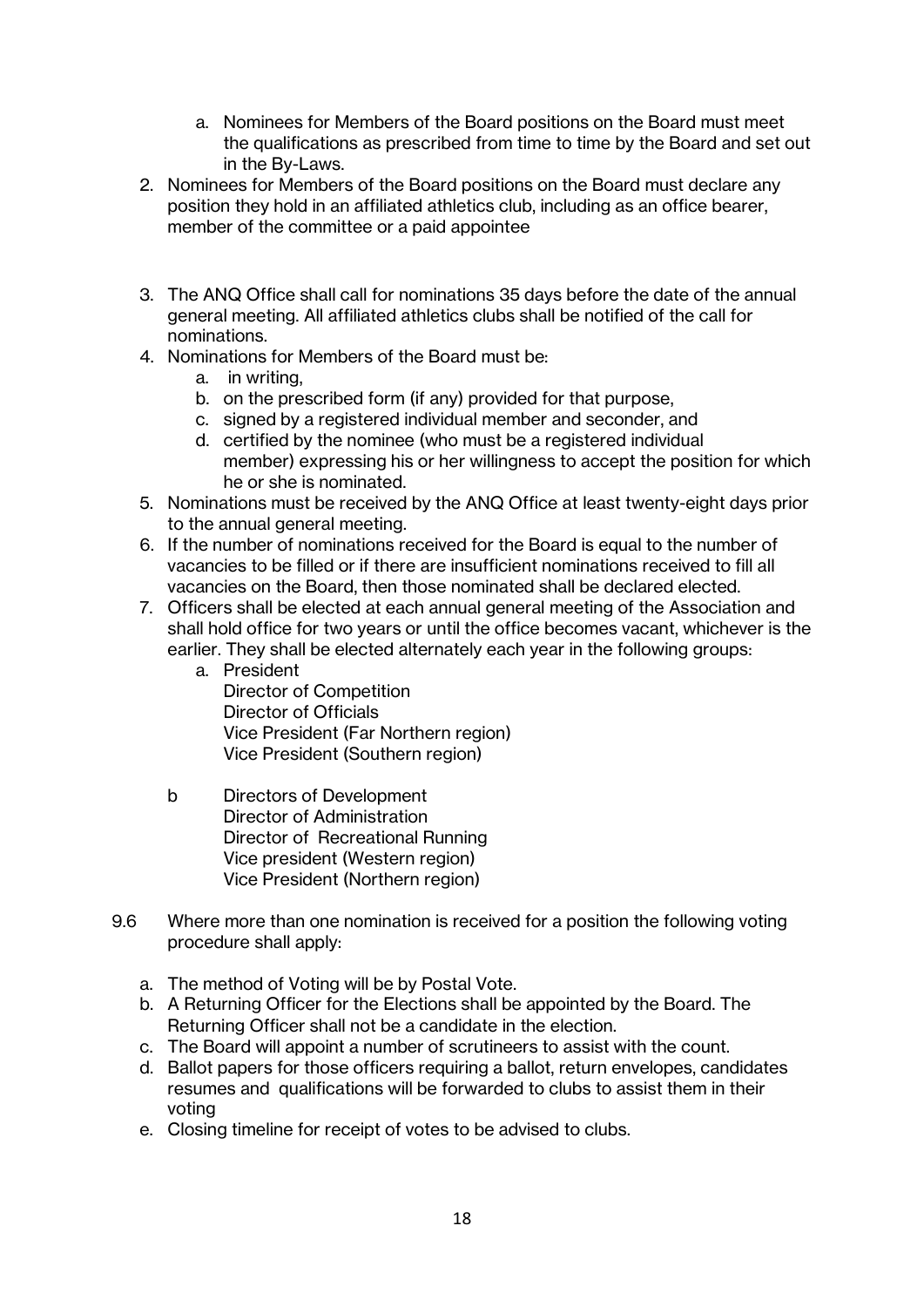#### <span id="page-18-0"></span>9.7 Method of Voting

- 1. All affiliated athletics clubs receive one set of ballot papers.
- 2. Completed ballot papers are to be placed in the envelope marked Voting papers and the envelope sealed.
- 3. The envelope marked Voting Papers is to be placed in the stamped addressed envelope provided and posted to the Returning Officer.

#### <span id="page-18-1"></span>9.8 Counting Process

- 1. Where there is only a single candidate for a position that candidate is thereby declared elected.
- 2. When returned to the ANQ office the unopened envelopes marked Voting Papers shall be placed in a locked Ballot Box by the Returning Officer and this box shall be handed over to the appointed scrutineers on the day of the vote counting. The Returning Officer shall open the ballot papers and supervise the count.

Where there are two candidates for a position any candidate receiving more than 50% of the vote for the position will be elected. If the vote results in a tie, then the outcome will be determined by placing the names of the tied candidates into a container and the Returning Officer will draw one name who will be the successful candidate. Where there are more than two candidates for a position then a vote will be taken. If after the first vote a single candidate has not achieved more than 50% of the vote for the position then the candidate with the least number of votes will be eliminated for the next round of voting. The process will continue until a candidate receives more than 50% of the vote. If a tie occurs it will be determined as provided in (4) above.5. Where a nomination is not received, in accordance with sub-section (2), for a position of officer, nominations may be called at the annual general meeting for election to that position.

#### Where-

the office of an officer becomes vacant; and in the notice convening a general meeting after the occurrence of that vacancy, notice is given intention to fill that vacancy, the general meeting may, at that meeting, elect a person to fill that vacancy.

Affiliated clubs as defined in paragraph 5.2.1 shall be entitled to vote for the election of officers and each such body shall have one vote.

#### <span id="page-18-2"></span>**9.9** Election and Appointment of Vice-Presidents

- 1. For the purpose of election of Vice-Presidents and for such other purposes as the Board of Directors shall from time to time determine, Athletics North Queensland shall be divided into regions. The Board shall establish new regions or amend existing regions as circumstances require. Current Regions are:
	- a. A Far Northern Region
	- b. A Northern Region
	- c. A Southern Region .
	- d. A Western Region
- e. The boundaries of each region and the affiliated clubs to be included in each region shall be recommended by the Board of Directors to the Association in General Meeting from time to time.
- 2. The affiliated clubs in each region shall be entitled to nominate and participate in the election of a Vice- President representing their region only.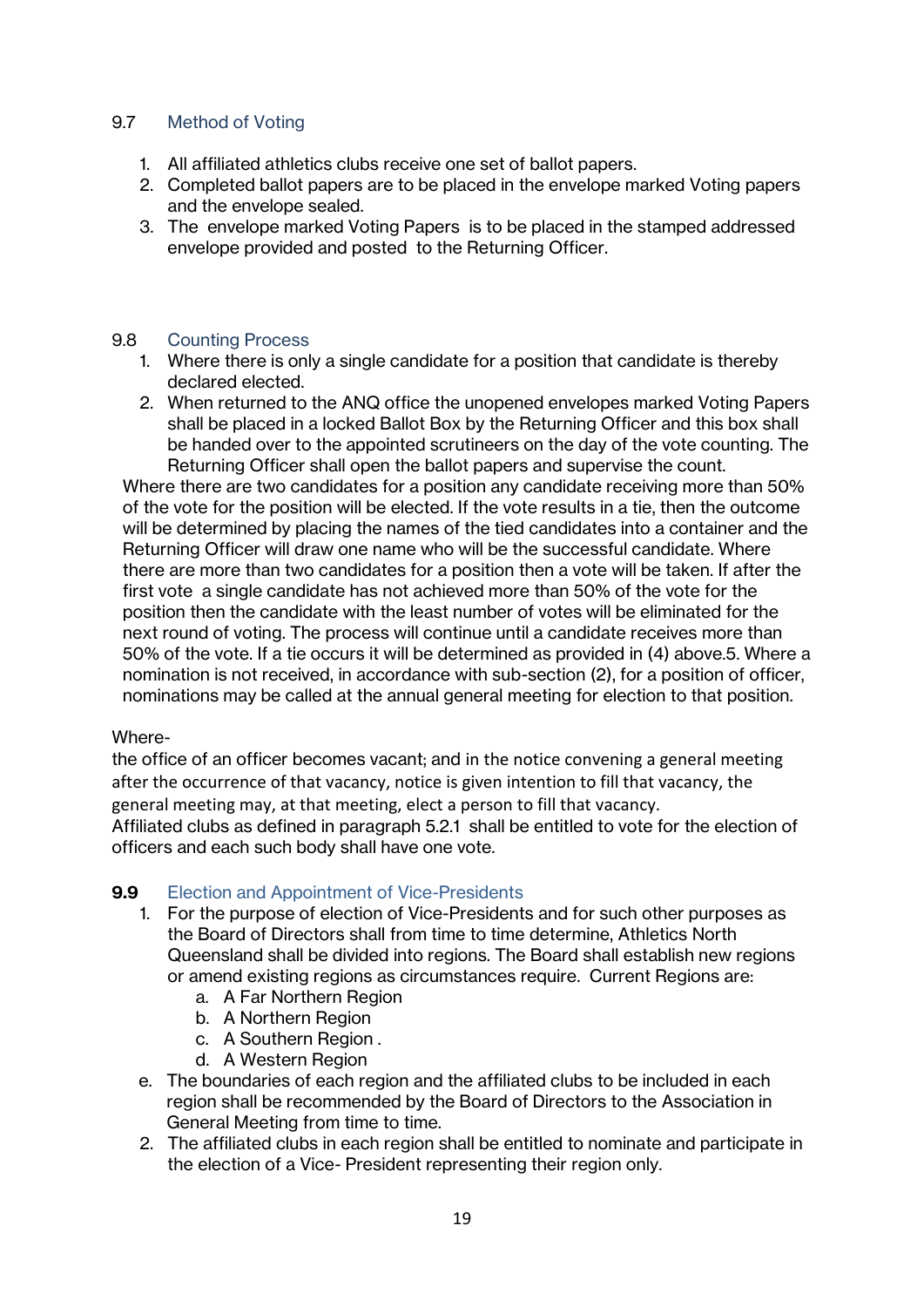- 3. The nominee must reside in their particular region.
- 4. Subject to (1) and (2) above the election and appointment of Vice-Presidents shall be generally in accordance with the provisions of Paragraph

#### <span id="page-19-0"></span>10.0 Functions of Board of Directors

- 10.1 The functions of the Board of Directors are
	- a. to consider matters of policy with respect to athletics and to make decisions concerning such matters;
	- b. to carry out any directions given to it by the Association in General Meeting;
	- c. to deal with matters referred to it;
	- d. to deal with matters of an administrative nature on behalf of the Association; and

10.2 All acts and things done in the name of, or on behalf of, the Association by the Board of Directors, or with the authority of the Executive, shall be deemed to have been done by the Association.

#### <span id="page-19-1"></span>10.3 Meetings of Board of Directors

- 1. The Board of Directors shall hold such meetings as are necessary for the performance of its functions, but shall meet at least eight (8) times in each 12 months.
- 2. At a meeting a quorum is constituted by half of the elected members plus one.
- 3. The position of any member of the Board shall become vacant if the member is absent for three consecutive meetings without leave of absence.
- 4. The President, or, in their absence a Vice President, shall preside at all meetings.
- 5. In the event of the absence of the President and the Vice Presidents from a meeting, members present shall elect one of those present to preside at that meeting.
- 6. A question arising at a meeting shall be decided by a majority of the votes of members present and voting.
- 7. At a meeting, the President or other member presiding has a deliberative vote and, in the event of votes being equal, also has a casting vote.
- 8. The Board of Directors shall keep minutes of each meeting and shall make details of proceedings of each meeting available to each affiliated club as soon as practicable after the meeting.

# <span id="page-19-2"></span>**11.0 Part V Annual Appointments of the Association**

#### <span id="page-19-3"></span>11.1 Temporary Appointments

- 1. From time to time the Board of Directors may appoint such number of persons to hold temporary appointments or to form temporary committees as the Board of Directors thinks necessary for the purpose of implementing the objects of the Association.
- 2. A person holding an appointment under this section ceases to hold that appointment at the annual general meeting of the Association next following the meeting at which that appointment was made.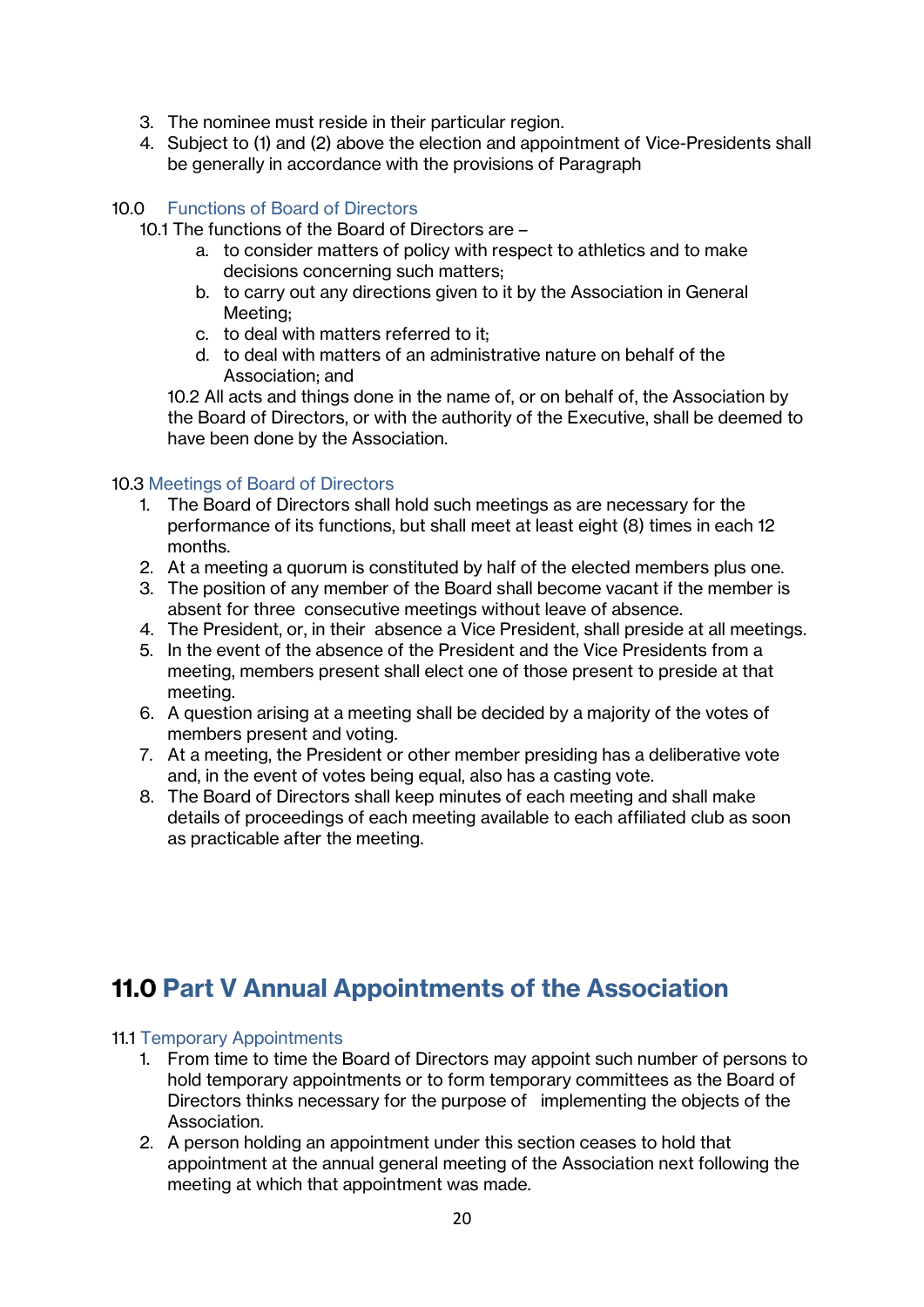3. Where, under this section, the Board of Directors appoints persons to form a committee, the Board of Directors shall, at the same time, appoint one of those persons to be the convenor of meetings of that committee.

## <span id="page-20-0"></span>General

- <span id="page-20-1"></span>11.2 Annual General Meetings and Special General Meetings of this Association
	- 1. The Annual General Meeting be held no later than FOUR (4) months after the end of the financial year, at a time determined by the Board and shall deal with the following business:
		- a. minutes of the previous annual general meeting,-
		- b. report of of the Directors;
		- c. audited financial statement and balance sheet of the Association; either interim or complete, depending if it is held prior to the end of the Association's Financial year an Interim Audit Report to September 30 will be presented to the Meeting with the full Audit Report to be sent to all member clubs for acceptance and confirmation, as soon as it becomes available.
		- d. election of officers and persons to hold appointments.
	- 2. Special general meetings of the Association may be convened at any time at the direction of the Board of Directors or within 21 days of the receipt by the Association of a written request made by at least one- third of the affiliated clubs setting out the matter proposed to be considered at the meeting.
	- 3. Fourteen days notice in writing stating the business of a general meeting shall be given to each affiliated body and to officers of the Association, and no business other than that stated on the notice paper shall be discussed at the meeting.
	- 4. Each affiliated club is entitled to be represented at general meetings by 2 delegates, or by 2 proxy delegates.
	- 5. Only delegates are entitled to vote and each delegate shall have one vote.
	- 6. A person is not eligible to be a delegate unless he is a registered member of an affiliated club.
	- 7. A person is not eligible to be a delegate of more than one affiliated club.
	- 8. Each affiliated club, shall give to the Association, not less than 21 days prior to the date of the annual general meeting in each year, notice in writing of the name and address of the delegate, or of each delegate, appointed to represent it at all general meetings of the Association and may, in the notice specify the names and addresses of 2 proxy delegates.
	- 9. Where an affiliated club wishes to appoint an additional delegate or to replace a delegate it shall notify the Association, not less than one clear day prior to the relevant general meeting, of the name and address of the appointee.
	- 10. At a general meeting a quorum is constituted by 50% plus one of the delegates entitled to vote at that meeting.
	- 11. If a quorum has not formed 30 minutes after the appointed time for the holding of the general meeting, the meeting shall lapse.
	- 12. The President shall preside at all general meetings at which he is present, but, if they are absent then the Director of Administration shall conduct a ballot to elect one of the Vice-Presidents to preside in their stead.
	- 13. In the event of the absence of the President and Vice Presidents from a general meeting, the delegates present shall elect one of their number to preside at that general meeting.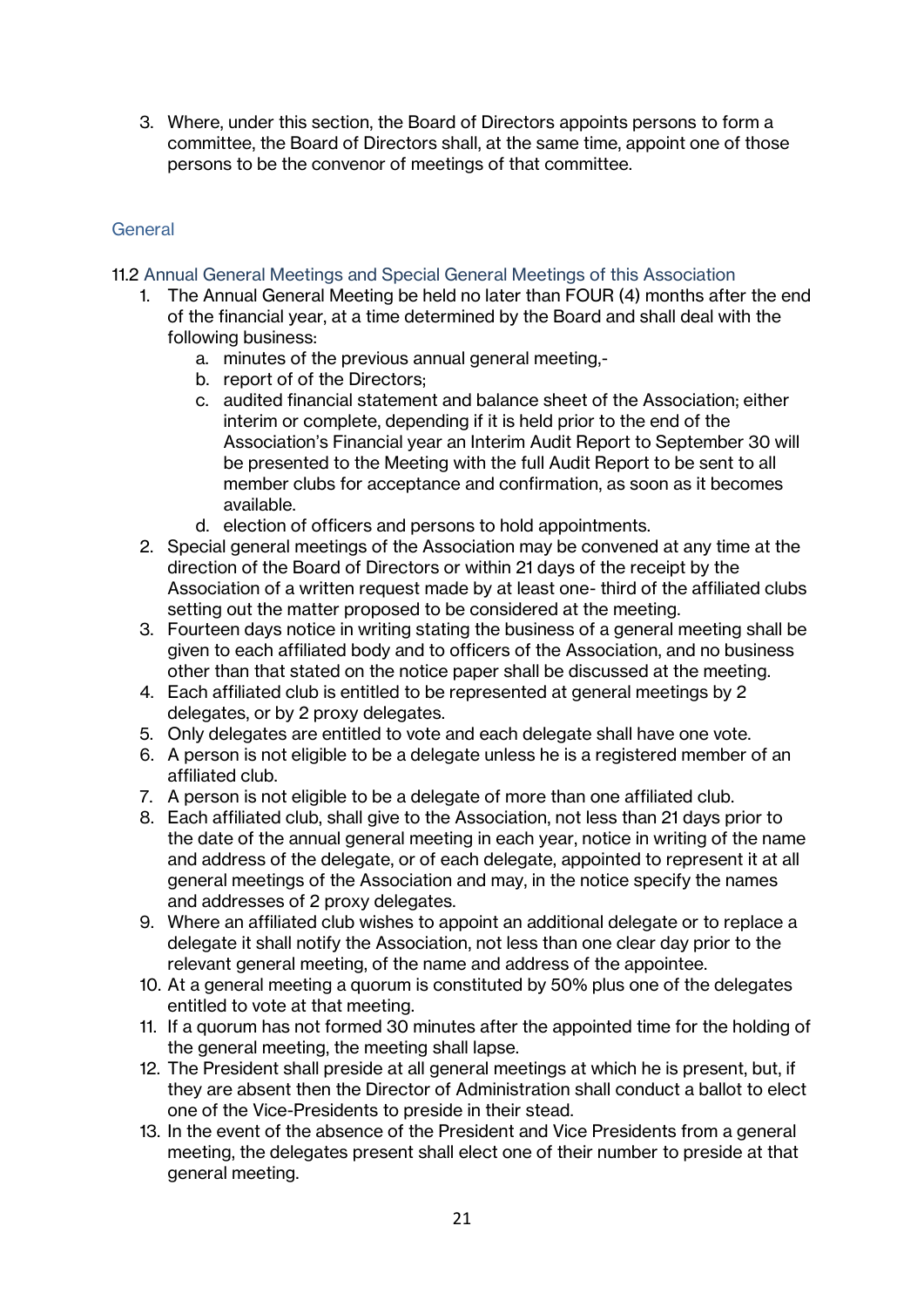#### <span id="page-21-0"></span>11.2 Meeting Delegates

#### <span id="page-21-1"></span>Notification of Delegates General Meetings

- 1. Each affiliated club or subsidiary body shall give to the Association, not less than 5 days prior to each general meeting of the Association, notice in writing of the name and address of the delegate, or of each delegate, appointed to represent it and may, in the notice, specify the names and addresses of 2 alternative delegates.
- 2. Where a club or body wishes to appoint an additional delegate or to replace a delegate, it shall notify the Assocoiation 1 day prior to the relevant meeting, of the name and Association, and the address of the appointee.
	- e. be appropriately empowered by the appointing affiliated athletics club to consider, make decisions and vote at general meetings, and
	- f. not be a Member of the Board of Athletics North Queensland.
- 3. Delegates must be registered members of Athletics North Queensland.

#### <span id="page-21-2"></span>11.3 The Board May Delegate Functions to Sub-Committees/Advisory Panels

The Board may by instrument in writing create or establish or appoint from among its own members, the members, or otherwise, Sub-Committees/Advisory Panels to carry out such duties and functions, and with such powers, as the Board determines.

#### <span id="page-21-3"></span>11.4 Delegation by Instrument

The Board may in the establishing instrument delegate such functions as are specified in the instrument, other than:

- 1. this power of delegation, and
- 2. a function imposed on the Board by the Act or any other law, or these rules.

#### <span id="page-21-4"></span>Operations Manager

#### <span id="page-21-5"></span>11.5 Appointment of Operations Manager

The Operations Manager shall be appointed by the Board for such term and on such conditions as it thinks fit. The Operations Manager, subject to resolution of the Board shall be entitled to notice of, attend and participate in debate at, all meetings of the Board, but shall have no entitlement to vote.

#### <span id="page-21-6"></span>11.6 Position of Operations Manager becomes vacant

In addition to the circumstances (if any) in which the Operations Manager may be removed from office pursuant to the terms of their appointment as determined by the Board. If the Operations Manager:

- a. is removed from office by special resolution;
- b. dies;
- c. becomes insolvent under administration;
- d. becomes a represented person within the meaning of the Guardianship and Administration Act 2000 Queensland;
- e. ceases to reside in Australia; or
- f. a statutory manager is appointed under the appropriate section of the Act to conduct the affairs of the Association.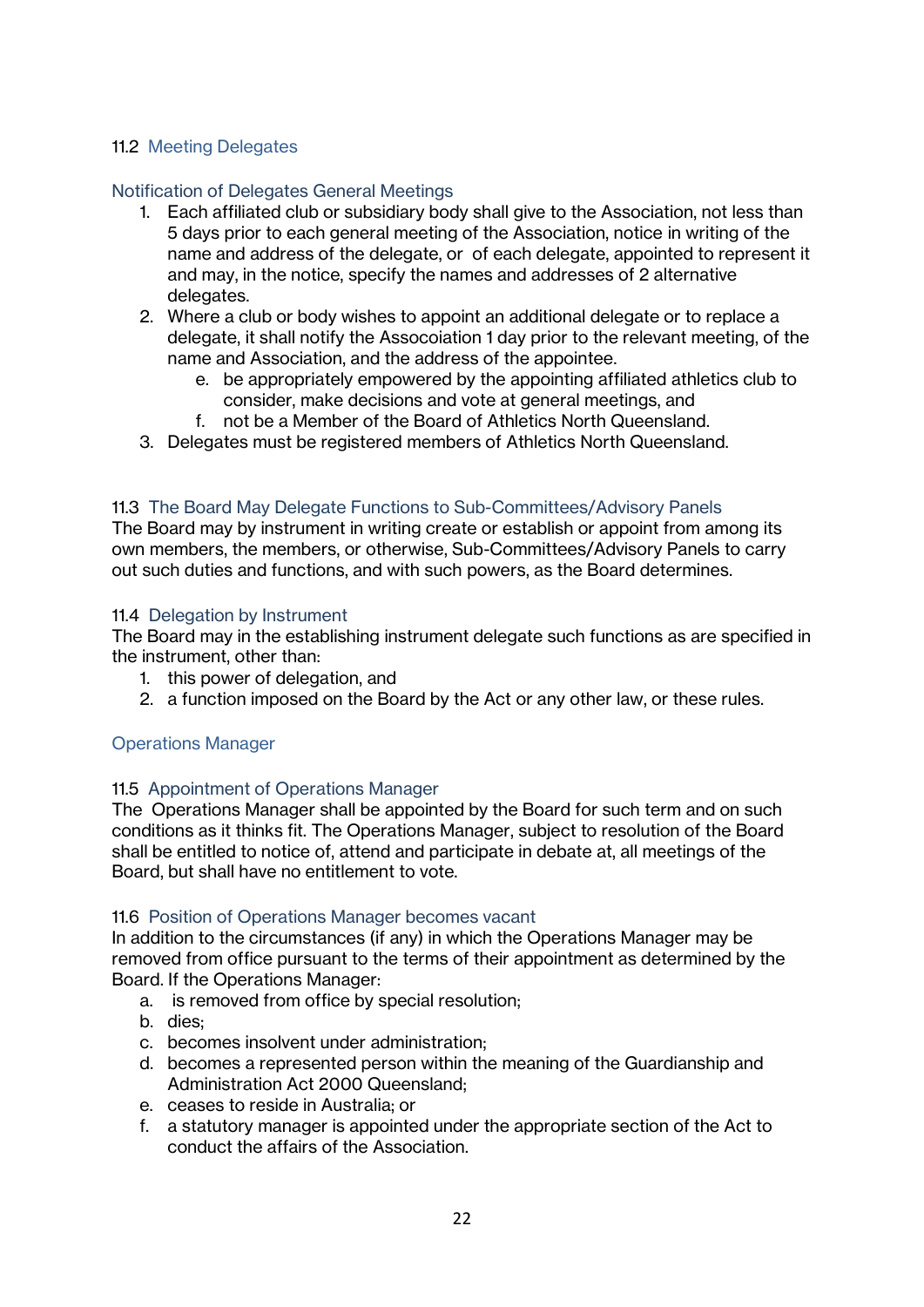11.7 If a new Operations Manager has not been appointed within 14 days after the vacancy arises, the Board must, within 14 days of the vacancy arising, appoint a Member of the Board to act as secretary until a new Operations Manager is appointed. .

#### <span id="page-22-0"></span>11.8 Specific Duties

The Operations Manager shall:

- a. as far as practicable attend all Board meetings and general meetings,
- b. prepare the agenda for all Board meetings and all general meetings,
- c. record and prepare minutes of the proceedings of all meetings of the Board Committee and
- d. report regularly on the activities of, and issues relating to, Athletics North Queensland.

11.9 Subject to the Act, these rules, the By-Laws and any directive of the Board, the Operations Manager has the power to perform all such things as are considered necessary or desirable for the proper management and administration of Athletics North Queensland.

#### <span id="page-22-1"></span>12.0 Operations Manager May Employ

The Operations Manager, in consultation with the Board, may employ such office personnel as are deemed necessary from time to time and such appointments shall be for such period and on such conditions as determined by the Operations Manager.

# <span id="page-22-2"></span>**Part VI – Miscellaneous**

### <span id="page-22-3"></span>13.0 Delegations

<span id="page-22-4"></span>13.1 Delegated Function Exercised in Accordance with Terms

- 1. A function, the exercise of which has been delegated under this Rule may, whilst the delegation remains unrevoked, be exercised from time to time in accordance with the terms of the delegation.
	- a. Procedure of Delegated Entity
	- b. The procedures for any Sub-Committee/Advisory Panel established shall, with any necessary or incidental amendment, be the same as those applicable to meetings of the Board under Rule The quorum shall be determined by the Sub-Committee/Advisory Panel, but shall be no less than the majority of the total number of Sub-Committee/Advisory Panel members.
- 2. A Member of the Board designated by the Board and/or the Operations Manager shall be ex-officio members of any Sub- Committee/Advisory Panel so appointed.
- 3. Within seven (7) days of any meeting of any Sub-Committee/Advisory Panel, the Sub- Committee/Advisory Panel shall send a copy of the minutes and any supporting documents to the Operations Manager.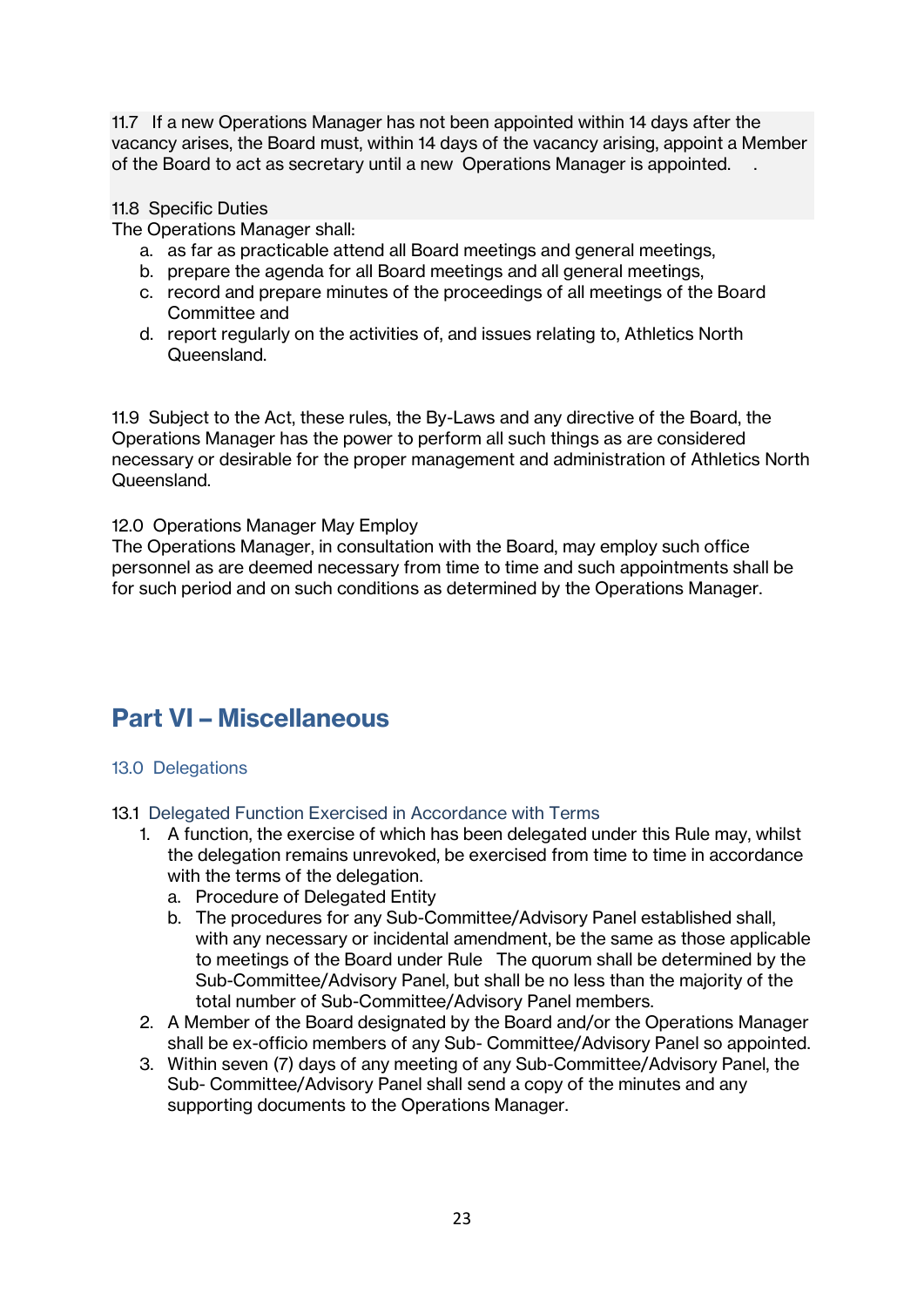#### <span id="page-23-0"></span>13.2 Delegation May Be Conditional

A delegation under this Rule may be made subject to such conditions or limitations as to the exercise of any function or at the time or circumstances as may be specified in the delegation.

#### <span id="page-23-1"></span>13.2(a) Revocation of Delegation

The Board may by instrument in writing, revoke wholly or in part any delegation made under this Rule, and may amend, repeal or veto any decision made by a Sub – Committee/Advisory Panel under this Rule where such decision is contrary to these rules, the By-Laws, the Act, the Purposes or the terms of the delegation.

#### <span id="page-23-2"></span>13.3 By-Laws and Policies

#### 1. The Board to Formulate By-Laws

<span id="page-23-3"></span>The Board may formulate, approve, issue, adopt, interpret and amend such by-laws, regulations and policies (By-Laws) for the proper advancement, management and administration of Athletics North Queensland, the advancement of the Purposes and athletics as it thinks necessary or desirable. Such By-Laws must be consistent with these rules and the Associations Incorporation Act 1981 Queensland.

#### 2. By-Laws Binding

<span id="page-23-4"></span>All By-Laws made under this Rule shall be binding on Athletics North Queensland and members.

#### 3. By-Laws Deemed Applicable

<span id="page-23-5"></span>All by-laws, regulations and policies of Athletics North Queensland in force at the date of the approval of these rules under the Act insofar as such by-laws, regulations and policies are not inconsistent with, or have been replaced by these rules, shall be deemed to be By-Laws under this Rule.

#### 4. Notices Binding on Members

<span id="page-23-6"></span>Amendments, alterations, interpretations or other changes to By-Laws shall be advised to affiliated athletics bodies by means of notices approved by the Board and prepared and issued by the Operations Manager. Affiliated athletics bodies shall be obliged to draw such notices to the attention of their respective members. Notices are binding upon all members.

#### <span id="page-23-7"></span>13.4 Board to Formulate Policies

The Board will be responsible for the formulation of various policies. Policies will be developed in order to provide guidance for all members of Athletics North Queensland. New policies will be developed as required.

#### <span id="page-23-8"></span>13.5 Records and Accounts

#### 1. Operations Manager to Keep Records

<span id="page-23-9"></span>The Operations Manager hall establish and maintain proper records and minutes concerning all transactions, business, meetings and dealings of Athletics North Queensland and the Board and shall produce these as appropriate at each Board meeting or general meet.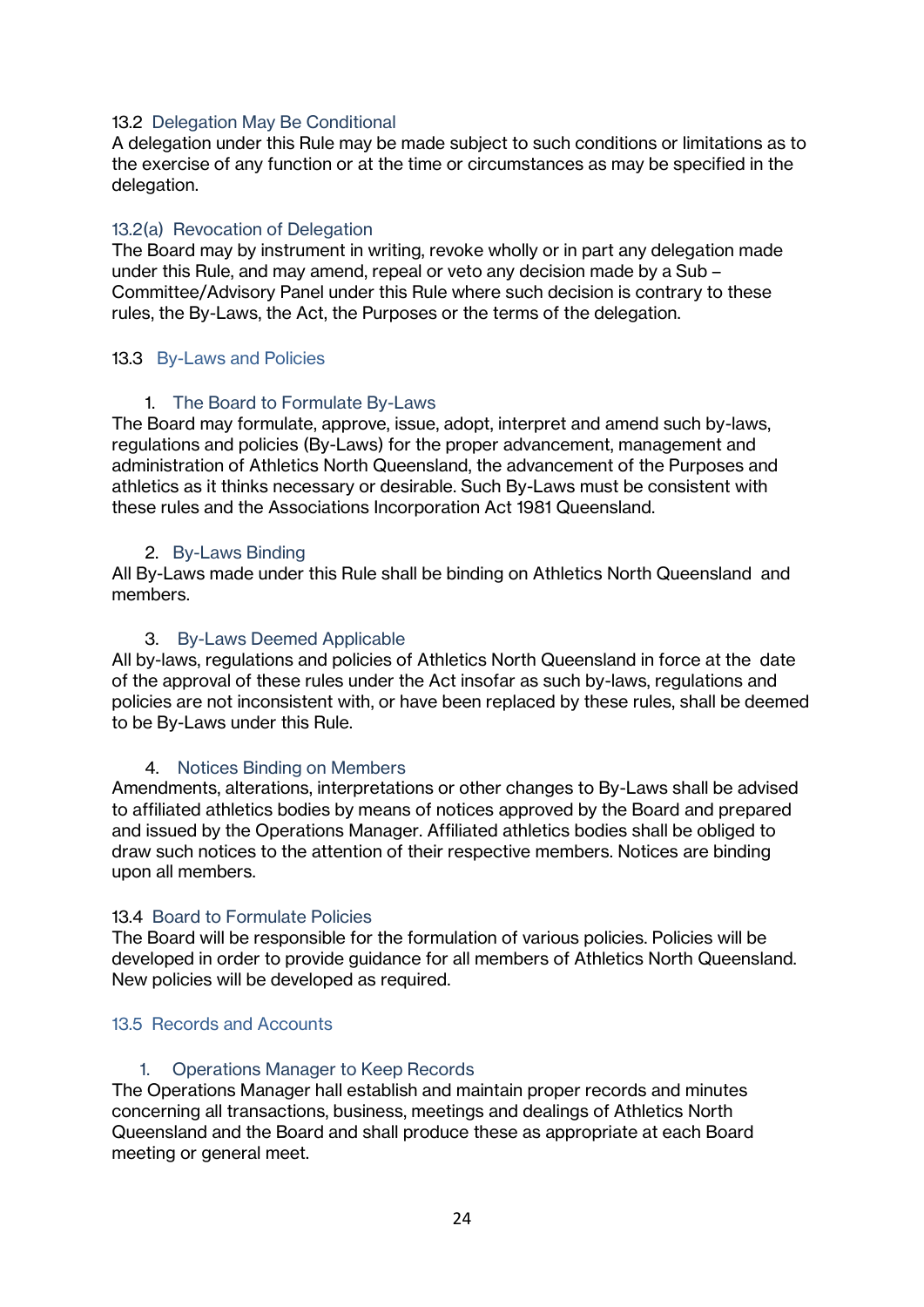#### 2. Records Kept in Accordance with Act

<span id="page-24-0"></span>Books, documents, securities and proper accounting and other records shall be kept in accordance with the Act, generally accepted accounting principles and/or any applicable code of conduct. All such records and the books of accounts shall be kept in the care and control of the Operations Manager.

#### 3. Association to Retain Records

<span id="page-24-1"></span>Athletics North Queensland shall retain such records for seven (7) years after the completion of the transactions or operations to which they relate.

#### 4. Board to Submit Accounts

<span id="page-24-2"></span>The Board shall submit to the annual general meeting the accounts of Athletics North Queensland in accordance with the Act.

#### 5. Management of funds

<span id="page-24-3"></span>The Association must open an account with a financial institution from which all expenditure of the Association is made and into which all of the Association's revenue is deposited.

Subject to any restrictions imposed by a general meeting of the Association, the Board may approve expenditure on behalf of the Association.

The Board may authorise the President or the Operations Manager to expend funds on behalf of the Association (including by electronic funds transfer) up to a specified limit without requiring approval from the Board for each item on which the funds are expended.

All funds of the Association must be deposited into the financial account of the Association no later than 5 working days after receipt.

With the approval of the Board, the President or the Operations Manager may maintain a cash float provided that all money paid from or paid into the float is accurately recorded at the time of the transaction.

#### 6. Inspection of records

<span id="page-24-4"></span>Members may on request inspect the register of members, the minutes of general meetings, and subject to Rule the financial records, books, securities and any other relevant document of the Association, including minutes Board meeting free of charge. A member may make a copy of any of the records they are permitted to inspect and the Association may charge a reasonable fee for provision of a copy of such a record.

The Board may refuse to permit a member to inspect records of the Association that relate to confidential, personal, employment, commercial or legal matters or where to do so may be prejudicial to the interests of the Association.

The Board must on request make copies of these rules available to members and applicants for membership free of charge.

#### <span id="page-24-5"></span>13.7 Auditor

A properly qualified auditor or auditors shall be appointed and the remuneration of such auditor or auditors fixed by the Board. The auditor's duties shall be regulated in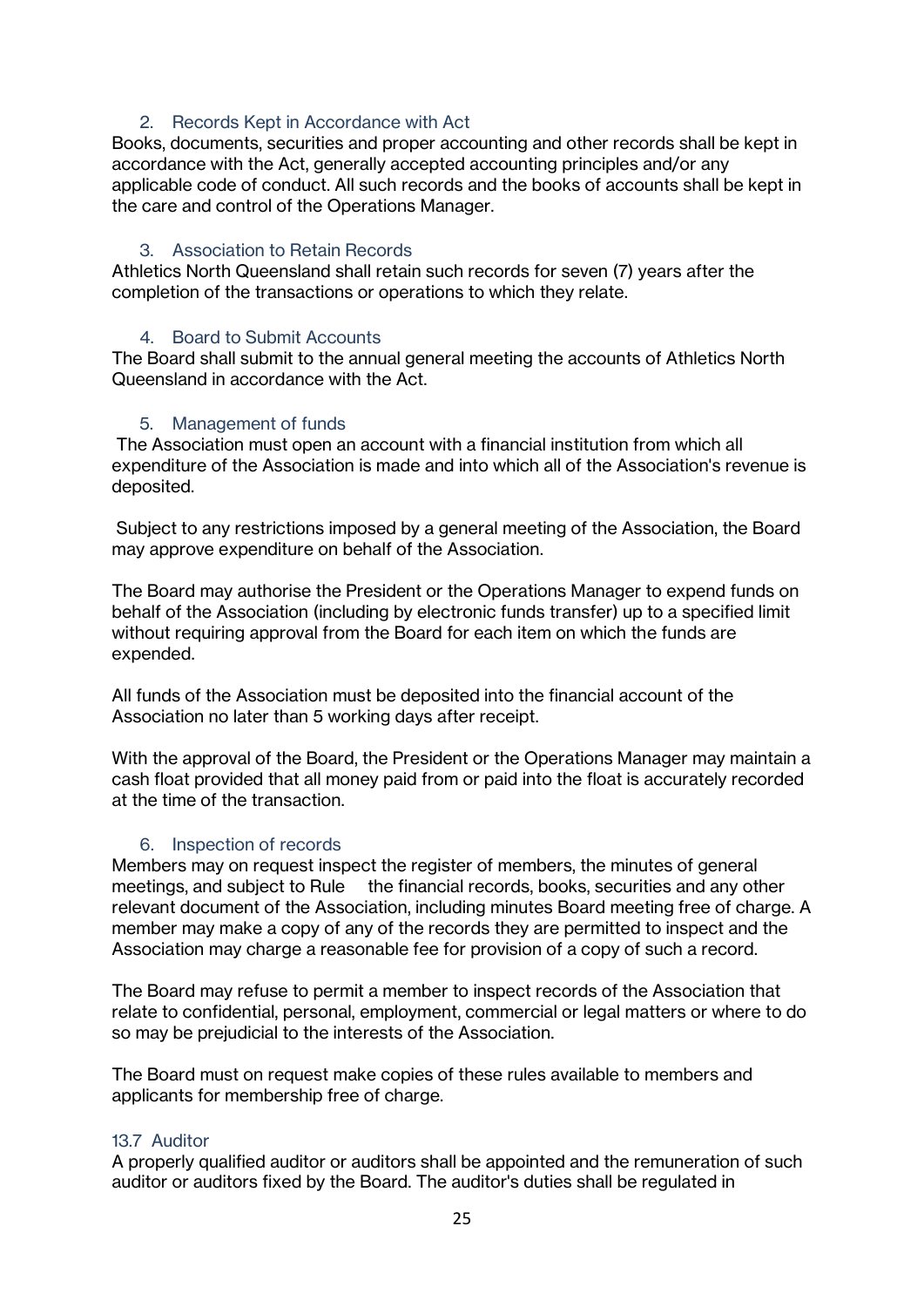accordance with the Act, or if no relevant provisions exist under the Act, in accordance with generally accepted auditing standards and/or any applicable codes of conduct. **Notice** 

#### <span id="page-25-0"></span>13.8 Manner of Notice

Notices may be given by the Operations Manager to any member by sending the notice by post or facsimile transmission or by electronic mail, to the member's registered address, facsimile number or electronic mail address.

Where a notice is sent by post, service of the notice shall be deemed to be effected by properly addressing and posting the notice. Service of the notice is deemed to have been effected two (2) days after posting.

Where a notice is sent by facsimile transmission, service of the notice shall be deemed to be effected upon receipt of a confirmation report confirming the facsimile was sent to or received at the facsimile number to which it was sent.

Where a notice is sent by electronic mail, service of the notice shall be deemed to be effected upon receipt of a confirmation report confirming the electronic mail message was received at the electronic mail address to which it was sent.

#### <span id="page-25-1"></span>13.9 Notice of General Meeting

Notice of every general meeting shall be given in the manner authorised and to the persons entitled to receive notice under these rules.

#### <span id="page-25-2"></span>14.0 Seal

#### <span id="page-25-3"></span>14.1 Safe Custody of Seal

The Operations Manager shall provide for safe custody of the Seal.

#### <span id="page-25-4"></span>14.2 Affixing Seal

The Seal shall only be used by authority of the Board and every document to which the seal is affixed shall be signed by two (2) Members of the Board or a Member of the Board and the Operations Manager.

#### <span id="page-25-5"></span>14.3 Member of the Board's Interest

A Member of the Board may not sign a document to which the seal of Athletics North Queensland is fixed where the Member of the Board is interested in the contract or arrangement to which the document relates.

# <span id="page-25-6"></span>**15.0 Part VII - Amendments to the Constitution**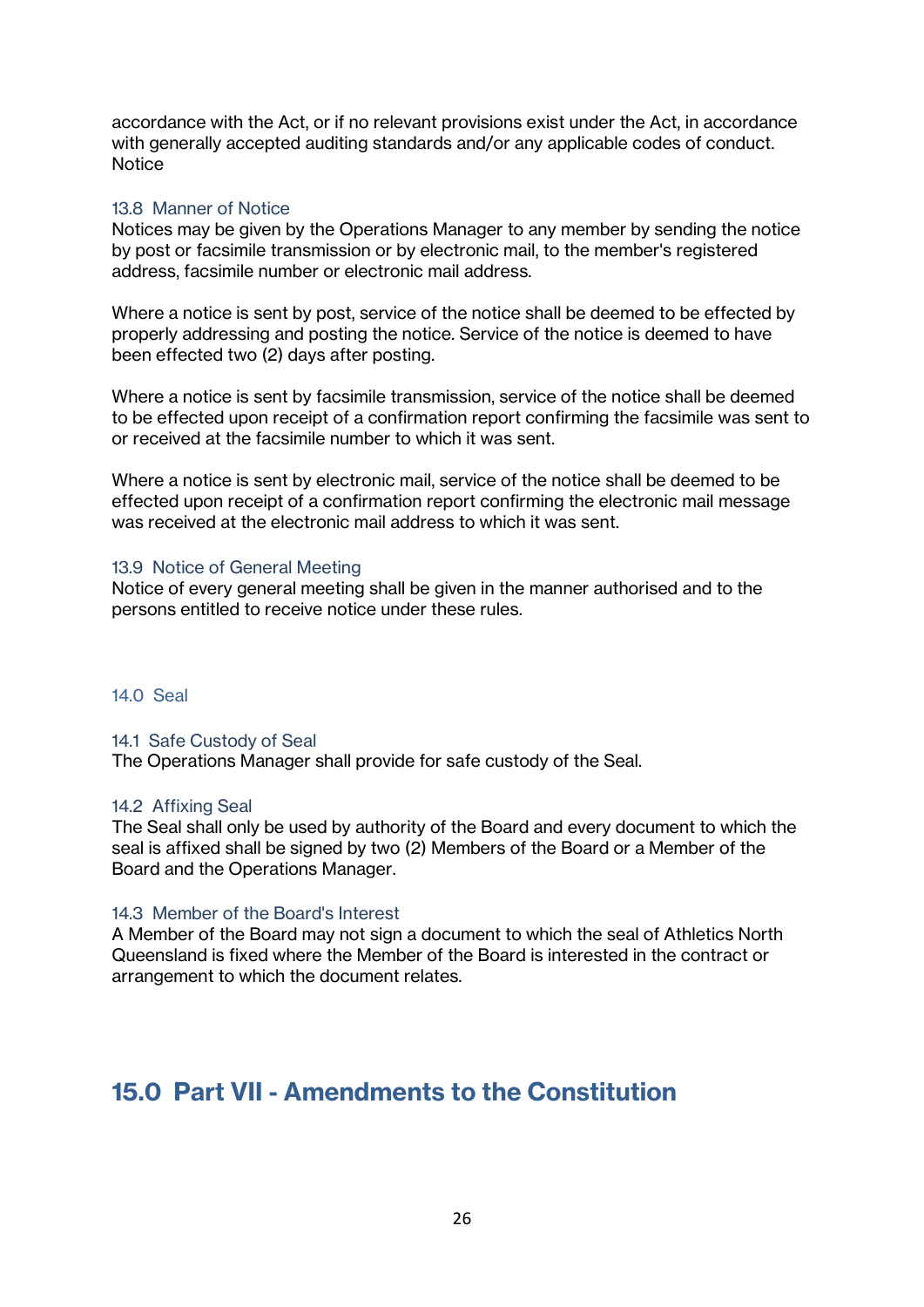#### 1. Amendments

<span id="page-26-0"></span>Amendments of this Constitution may only be made at General Meetings, whether or not called specifically for the purpose, with the approval of two- thirds of those present and entitled to vote.

Notice of a proposed amendment shall be given in writing to the Association at least 42 days prior to the general meeting at which the proposed amendment is to be moved.

- a. A motion to amend the Constitution: shall be in specific terms; and
- b. An amendment that involves alteration to accounting procedure shall not be proposed unless it has the sanction of the Auditor.

In addition, there shall be no alteration or amendments to Rules without the consent of the relevant Minister or other authority under the Act.

#### <span id="page-26-1"></span>2. Indemnity

#### <span id="page-26-2"></span>2.1 Members of the Board to be indemnified

Every Member of the Board, auditor, manager, employee or agent of Athletics North Queensland shall be indemnified to the extent provided under the Members of the Board and officers insurance policy of Athletics North Queensland against any liability incurred by him/her in his/her capacity as Member of the Board, auditor, manager, employee or agent in defending any proceedings, whether civil or criminal, in which judgment is given in his/her favour or in which he/she is acquitted or in connection with any application in relation to any such proceedings in which relief is, under the Act, granted to him/her by the Court.

#### <span id="page-26-3"></span>2.2 Association to Indemnify

Athletics North Queensland shall indemnify its Members of the Board and employees to the extent provided under the Members of the Board and officers insurance policy of Athletics North Queensland against all damages and costs (including legal costs) for which any such Member of the Board or employee may be or become liable to any third party in consequence of any act or omission except wilful misconduct:

a. the if motion proposed to omit certain words, to omit certain words and substitute other words or to add certain words, shall refer to the section, subsection, paragraph or sub-paragraph concerned.

Particulars of a proposed amendment shall be included in the agenda of the General Meeting at which the proposed amendment is to be moved and shall be sent to all affiliated bodies and to the officers of the Association at least 21 days prior to that general meeting.

In the case of a Member of the Board performed or made whilst acting on behalf of and with the authority, express or implied of Athletics North Queensland, and in the case of an employee, performed or made in the course of, and within the scope of his/her employment by Athletics North Queensland.

#### <span id="page-26-4"></span>3.0 Winding Up

Winding Up of Athletics North Queensland